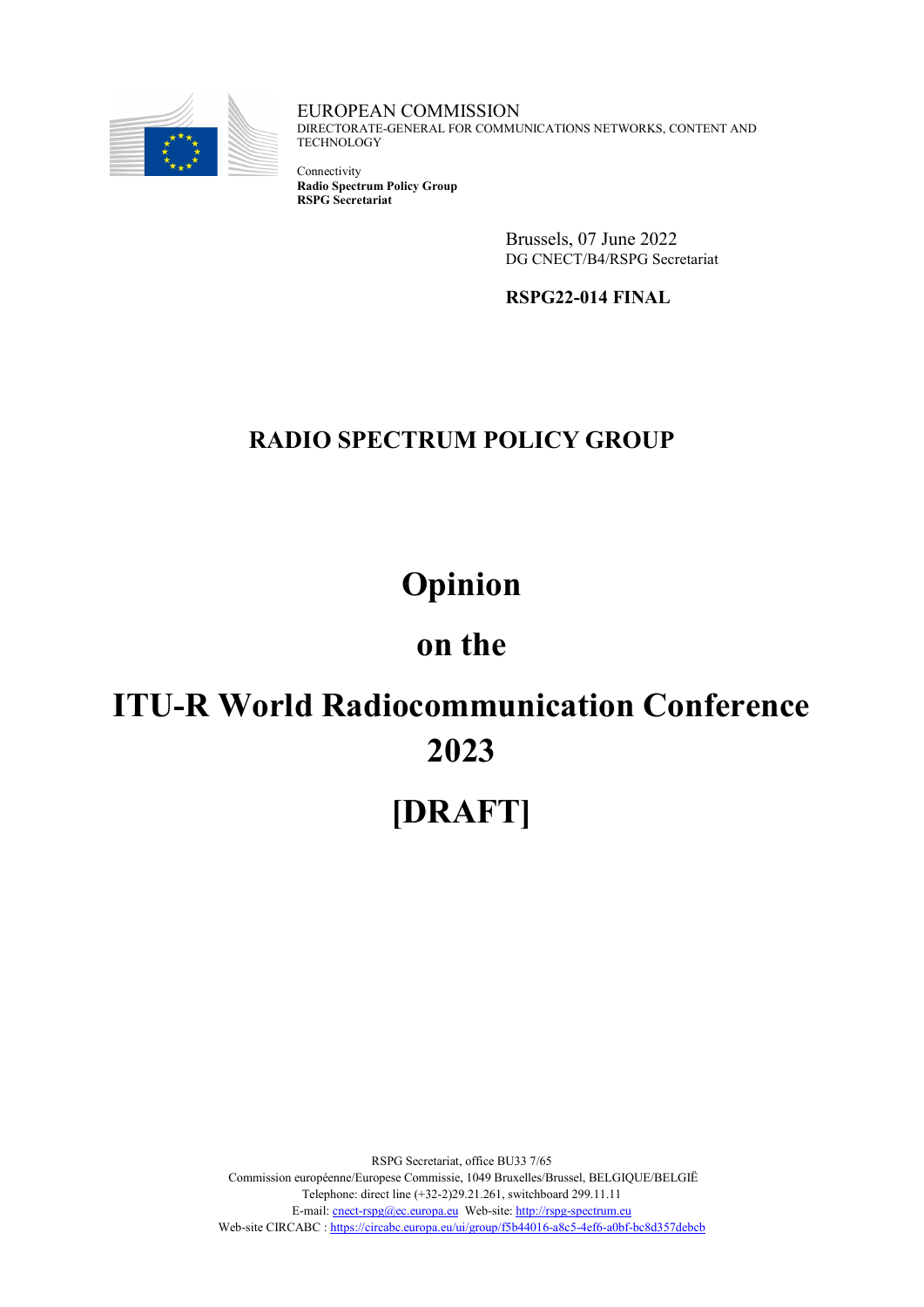## [DRAFT]**RSPG Opinion on the ITU-R World Radiocommunication Conference 2023**

#### **1. Introduction**

#### **1.1 Role of RSPG**

The role of the Radio Spectrum Policy Group (RSPG) is to assist and advise the European Commission on radio spectrum policy issues. This includes advice on the coordination of policy approaches, on the preparation of multiannual radio spectrum policy programmes and, where appropriate, on harmonised conditions with regard to the availability and efficient use of radio spectrum necessary for the establishment and functioning of the internal market. In particular, the RSPG "[…] *shall assist the Commission in its preparatory work on proposals to the Council for the adoption of decisions in accordance with Article 218(9) of the Treaty on the Functioning of the European Union establishing the positions to be adopted on the Union's behalf in international organisations competent in radio spectrum*  matters."<sup>[1](#page-1-0)</sup>

The RSPG notes that under the principle of subsidiarity, in areas which do not fall within its exclusive competence, the Union shall act only if and in so far as the objectives of the proposed action cannot be sufficiently achieved by the Member States, either at central level or at regional and local levels, but can rather, by reason of the scale or effects of the proposed action, be better achieved at Union level. The reasons for concluding that a Union objective can be better achieved at Union level shall be substantiated by qualitative and, wherever possible, quantitative indicators. Draft European legislative acts shall take account of the need for any burden, whether financial or administrative, falling upon the Union, national governments, regional or local authorities, economic operators and citizens, to be minimised and commensurate with the objective to be achieved.

#### **1.2 Scope of this Opinion**

l

This Opinion on ITU-R World Radiocommunication Conference 2023 (WRC-23) addresses the following matter(s) regarding the preparation of the next World Radiocommunication Conference in 2023 in accordance with the legal European framework:

- an analysis of the WRC-23 Agenda taking into account policy objectives of the Union and existing EU harmonisation decisions;
- the relevance of the EU radio spectrum policy issue in the context of sector-specific (e.g. electronic communications, transport, climate, research and development) and/or horizontal (e.g. internal market, competition, trade) Community policies;
- \* if necessary, the extent to which the policy approaches of the Member States to the issue are consistent;
- \* identification of Agenda Items including in their current preparation with regards to whether or not a decision by WRC-23 may affect common EU rules;

<span id="page-1-0"></span><sup>&</sup>lt;sup>1</sup> Art. 2 (4) of Commission Decision 2019/196/EC on setting up the Radio Spectrum Policy Group and repealing Decision 2002/622/EC.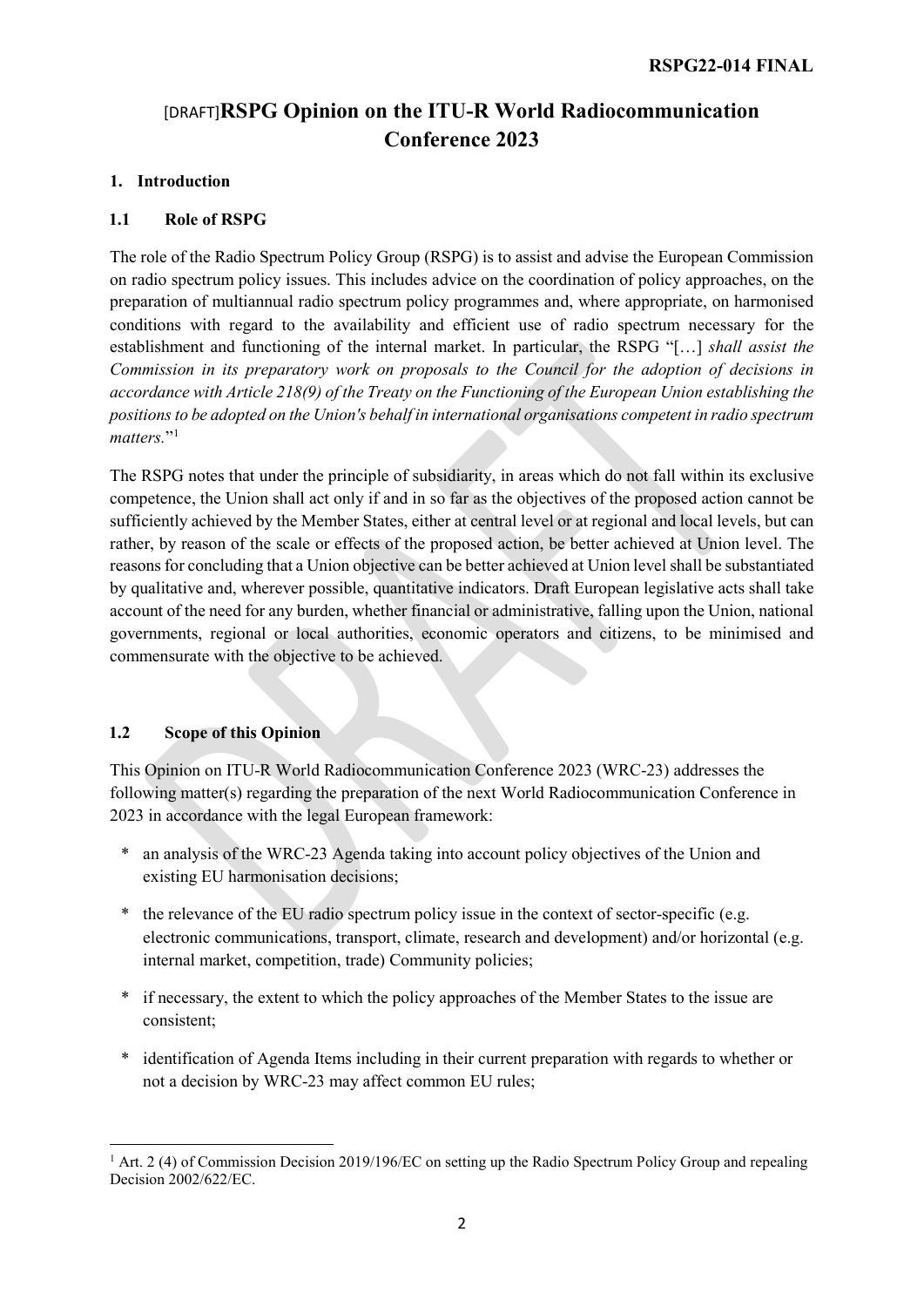- a recommendation of an appropriate course of action for
	- \* *Case a)*, Agenda items which require an EU position to be proposed by the European Commission for adoption by the Council because a WRC decision may affect common rules.
	- \* *Case b)*, Agenda items for which an EU position to be proposed by the European Commission for adoption by the Council is desirable in the view of RSPG (e.g. common rules are expected in the future or essential EU policy objectives).
- the extent to, and manner in which the public has been consulted with regard to the issue under consideration. A list of the parties responding to the public consultation and of the documents considered is included.

#### **1.3 World Radiocommunication Conference (WRC) 2023**

The next WRC is planned to be held in 2023 and will be the culmination of several years of preparatory work within the International Telecommunication Union (ITU). WRC-23 will address necessary revisions of the Radio Regulations (RR)<sup>[2](#page-2-0)</sup>, an international treaty between the 193 Member States of the ITU on the use of the radio spectrum and coordination rules to provide access to it.

The RR are applicable to the relationship between ITU Member States. A specific provision of the  $RR<sup>3</sup>$  $RR<sup>3</sup>$  $RR<sup>3</sup>$ provides administrations with the latitude to make assignments of any frequency to any type of radio usage, providing that the station using such frequency does not cause harmful interference to and does not claim protection from harmful interference caused by other stations operating in accordance with the RR in another ITU Member State.

As such, no provision of the RR can affect the rights of the European Union and its Member States to implement any desired harmonised technical conditions and to make available spectrum for stations of any type, although RR provisions set technical conditions and regulatory procedures to avoid harmful interference with other countries (e.g. cross-border rights), in absence of other provisions agreed between countries (e.g. harmonised conditions within the EU or a bilateral agreement).

WRC-23 work will follow an Agenda proposed by the preceding WRC held in 2019 (WRC-19), which was finally adopted by ITU Council as Resolution 1399 (see Annex). This Agenda addresses several questions on the allocation of spectrum to radiocommunication services as defined in the RR. Allocations are different from actual implementation and use of spectrum by systems and applications. It is up to each ITU Member State or group of ITU Member States (such as the Member States of the European Union) to decide on the actual use of frequencies in their territories, taking into account the sharing conditions and coordination requirements defined in the RR in order to protect the use of frequencies in other countries.

The preparatory proposals are carried out in accordance with guidelines by the  $ITU<sup>4</sup>$  $ITU<sup>4</sup>$  $ITU<sup>4</sup>$  and contain specific terminology in relation to the treaty of RR. For example, no change – or as conference proposal order "NOC" – for one Agenda Item means that a specific provision or up to the whole RR, whatever is applicable, should be retained without modifications. Besides these treaty related proposals, other actions at ITU level that do not belong to the RR may often allow a conference to decide that no change

<span id="page-2-0"></span><sup>2</sup> <http://www.itu.int/pub/R-REG-RR-2020/>

<span id="page-2-1"></span><sup>&</sup>lt;sup>3</sup> See No. 4.4 of Article 4 of the Radio Regulations

<span id="page-2-2"></span><sup>4</sup> See for WRC-19: [https://www.itu.int/dms\\_pub/itu-r/oth/0c/04/R0C040000380001PDFE.pdf](https://www.itu.int/dms_pub/itu-r/oth/0c/04/R0C040000380001PDFE.pdf)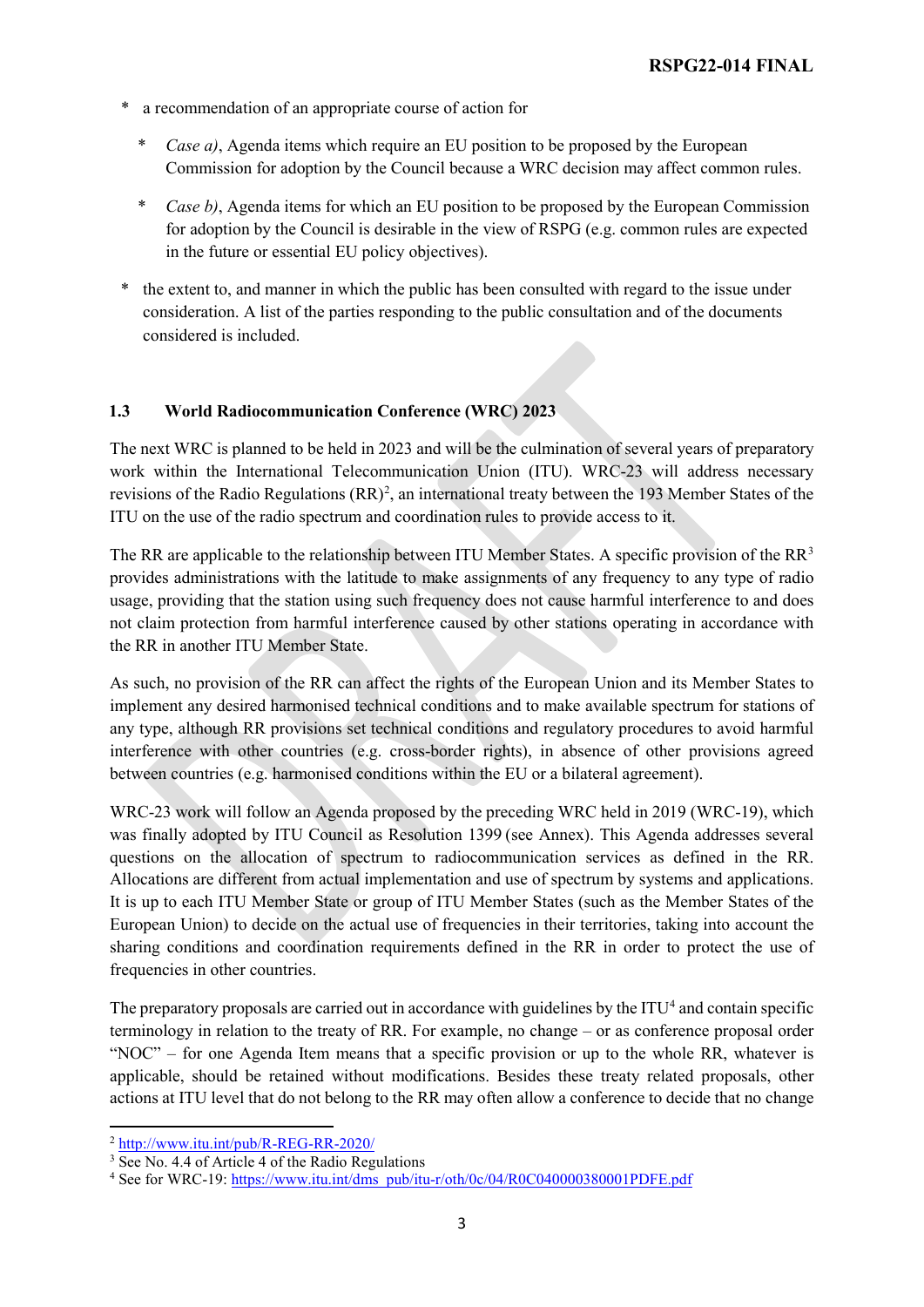is the most viable decision. Such actions relate often to ITU-R Resolutions or Recommendations that are non-mandatory in their legal nature but form an integral part of the global technical harmonisation of spectrum management.

The preparation of proposals for the conference is done by the Conference of European Postal and Telecommunication administrations (CEPT), a specialised regional organisation without legal personality comprised of 46 members including the 27 EU Member States. CEPT is also one of the six main regional organisations regularly preparing for WRCs and recognised by the ITU in accordance with Resolution 72 (Rev. WRC-07). The preparation is carried out by a working group named Conference Preparatory Group - CPG. This group has the responsibility to develop and agree European Common Proposals (ECPs) for the WRCs, to prepare and approve background material in CEPT-Briefs for the members of CEPT national delegations and to coordinate CEPT actions during the course of the conference.

#### **1.4 The need for an RSPG Opinion**

The RR are key for services of an international nature, such as mobile, aeronautical, maritime or space services and are essential in achieving worldwide harmonisation of spectrum use. Where worldwide harmonisation cannot be achieved, harmonisation within a Region as defined by the  $RR<sup>5</sup>$  $RR<sup>5</sup>$  $RR<sup>5</sup>$  may be possible. Such harmonisation potentially translates into economies of scale and an opportunity for the circulation of equipment and the cross-border provision of services(e.g. roaming), thus bringing benefits to the EU economy and citizens.

The importance of the process to modify the RR is reflected in the RSPG Opinion on the preparation of ITU World Radiocommunication Conferences<sup>[6](#page-3-1)</sup> which recommends:

"*to develop and adopt an RSPG opinion for each WRC […] for the corresponding conference, to be adopted in time for the CPM (i.e. 9 months before WRC);*"

Therefore, it is important that the EU and its Member States identify as early as practicable relevant EU policies in relation to WRC-23 Agenda Items (see section 2 of this Opinion). Since the RR relate to the right of individual administrations to provide access to spectrum and not to harmonised technical conditions within the EU, the modifications of the RR cannot affect the EU common rules on spectrum. On the other hand, EU Member States are obliged to support EU policies deriving from EU law at international fora. As such, the RSPG have to identify relevant EU policies and EU law to provide advice on the EU position towards WRC-23. Finally, the RSPG have to consider elements on which the Member States would like to set common objective(s) for WRC-23.

<span id="page-3-1"></span><sup>6</sup> See RSPG09-294

<span id="page-3-0"></span><sup>5</sup> See No. 5.2 of Article 5 of the Radio Regulations

[http://rspg.groups.eu.int/\\_documents/documents/opinions/rspg09\\_294\\_preparation\\_itu\\_wrc.pdf](http://rspg.groups.eu.int/_documents/documents/opinions/rspg09_294_preparation_itu_wrc.pdf)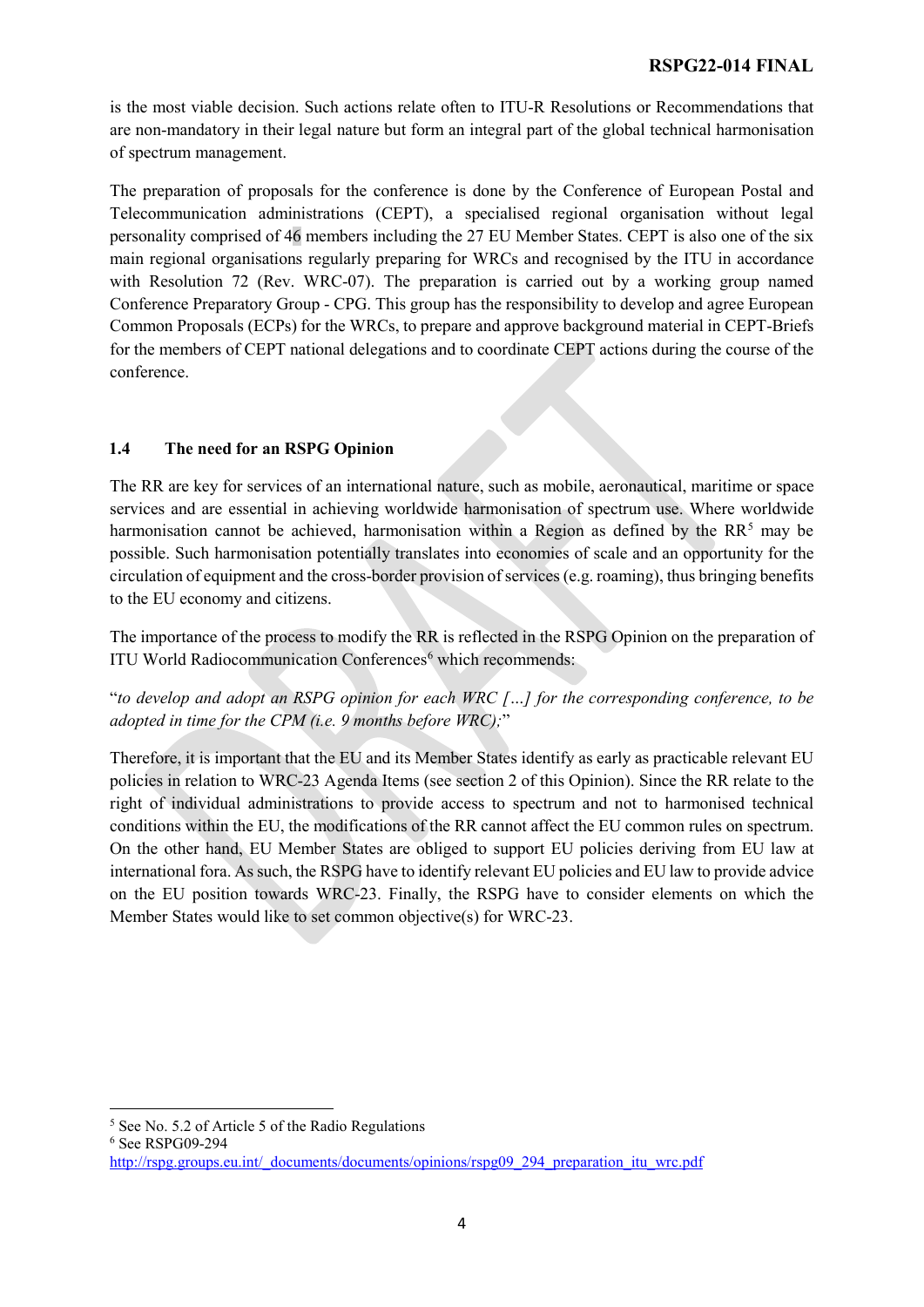#### **1.5 Towards WRC-23**

It should be noted that the advice from RSPG has to balance satisfying EU policies with those interests not subject to an EU policy across the WRC-Agenda. In addition, there might be cases where negotiations at WRC require balancing among the EU policies.

Therefore, the aim of the preparatory activities of RSPG is to:

- assist the European Commission in developing a proposal for a Council Decision on the EU position(s) for WRC-23;
- provide guiding material for the development of ECPs within CEPT;
- identify actions for the European Commission, as necessary, in order to provide political support to promote European Union position(s)in regular meetings between EC and non-EU countries;

As for previous RSPG opinions addressing WRCs and following the previous successful practice to address EU policy interest most efficiently, the RSPG opinion on WRC-23 will be developed in two stages:

- Stage 1: The Interim Opinion identifying the main Agenda Items of WRC-23 where there is an EU policy in place as well as relevant spectrum harmonisation decisions<sup>[7](#page-4-0)</sup>;
- Stage 2: Based on the results of stage 1, the development of a final Opinion containing information on the main Agenda Items based on emerging results from studies conducted in the overall framework of WRC-23 preparation and advice on common positions for those Agenda Items.

#### **2. Identification of relevant EU Policies for WRC-23**

The identification of the EU policies relevant to WRC-23 Agenda Items is a complex task. Agenda Items are formulated in terms of allocations to radiocommunication services as defined in the RR (e.g. mobile, fixed, fixed-satellite, broadcasting services, etc.) and conflicting interests may exist between users of these services. Changes to the international regulatory framework, by addressing those through an Agenda Item, have generally an impact on several radiocommunication services and may require a thorough analysis of current EU policies. Some Agenda Items are broad in nature and it may not be possible to determine all relevant policies impacted (e.g. on those Agenda Items which are not limited to specific frequency bands). Moreover, Member States will have to balance the need for a new allocation for some radiocommunication services against the need for continuing operation and protection of other services in the same frequency range. In order to provide a strategic input to the preparation on WRC-23 through this Opinion process, the RSPG has made every effort to balance these interests.

The EU policy areas relevant to WRC-23 Agenda Items are Electronic Communication and Connectivity, Media, Transport, Space, Research. In addition, aspects of the Common Security and Defence Policy are considered as having relevance<sup>[8](#page-4-1)</sup>.

<span id="page-4-0"></span><sup>7</sup> "Spectrum harmonisation decisions" encompass Implementing Decision on technical harmonisation as well as other decisions.

<span id="page-4-1"></span> $8$  Action Plan on synergies between civil, defence and space industries  $$ [https://ec.europa.eu/info/sites/info/files/com-2021-70\\_en\\_act\\_part1\\_v8\\_en.pdf](htpps://ec.europa.eu/info/sites/info/files/com-2021-70_en_act_part1_v8_en.pdf)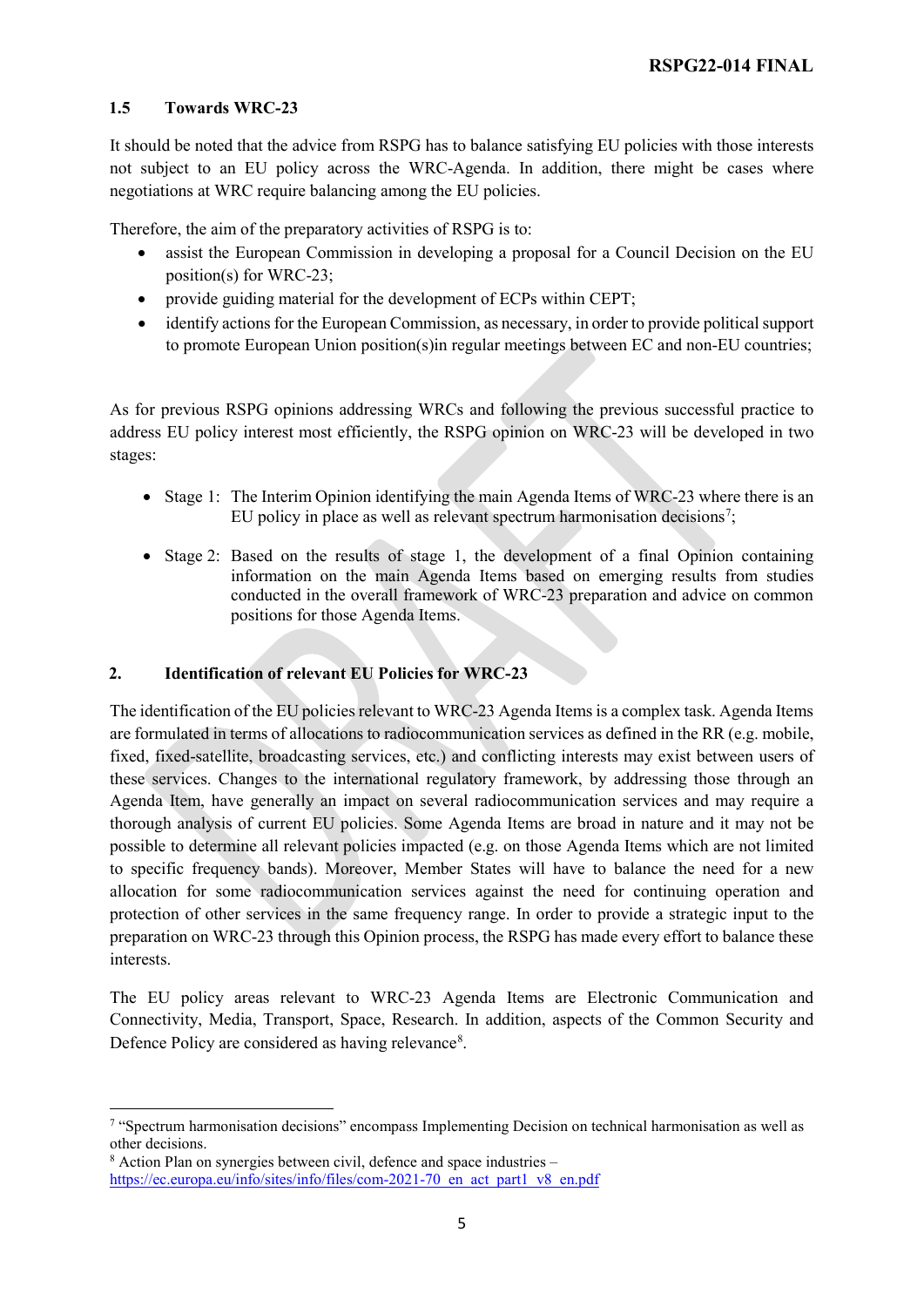#### **3. Response to public consultation**

A public consultation is planned on the draft Final Opinion in 2022. Received comments will be considered when elaborating the final Opinion and a summary will be outlined in this section.

#### **4. Identification of relevant EU policies and EU legislation**

The RSPG is of the opinion that the following specific WRC-23 Agenda Items are of relevance for some EU policies. This identification is based on the objectives of the WRC-23 Agenda Items and includes references, if any, to harmonisation decisions under the Radio Spectrum Decision<sup>[9](#page-5-0)</sup>.

For the following Agenda items, which have been included in the interim Opinion, the further development of the preparation towards WRC-23 does not justify their inclusion in this opinion: 1.7, 1.12, 1.18.

#### **4.1 WRC-23 Agenda Item 1.2 (IMT mid-band identifications)**

This Agenda Item considers, based on the results of sharing and compatibility studies, possible identification of various frequency bands for International Mobile Telecommunications (IMT), including possible additional allocations to the mobile service on a primary basis as appropriate. The list of bands depends on the ITU Region (Europe is part of Region 1):

- 3 600-3 800 MHz and 3 300-3 400 MHz (Region 2);
- 3 300-3 400 MHz (amend footnote in Region 1);
- $6425-7025 \text{ MHz}$  (Region 1);
- $7025 7125$  MHz (globally);
- 10 000-10 500 MHz (Region 2)

The band 6 425-7 125 MHz may respond to additional spectrum demand in mid-band for IMT since it has similar propagation conditions to the band 3 400 - 3 800 MHz, noting in particular that the IMT family concept encompasses various mobile technologies (e.g. 4G, 5G and beyond). It appears from sharing studies that there is possible opportunity for sharing between IMT (including macro base stations) and fixed satellite service allocated to this band. The issue of coexistence with FS needs to be addressed in a medium term perspective.

<span id="page-5-0"></span>l <sup>9</sup> See Decision No 676/2002/EC

<http://eur-lex.europa.eu/legal-content/EN/TXT/PDF/?uri=CELEX:32002D0676&from=EN>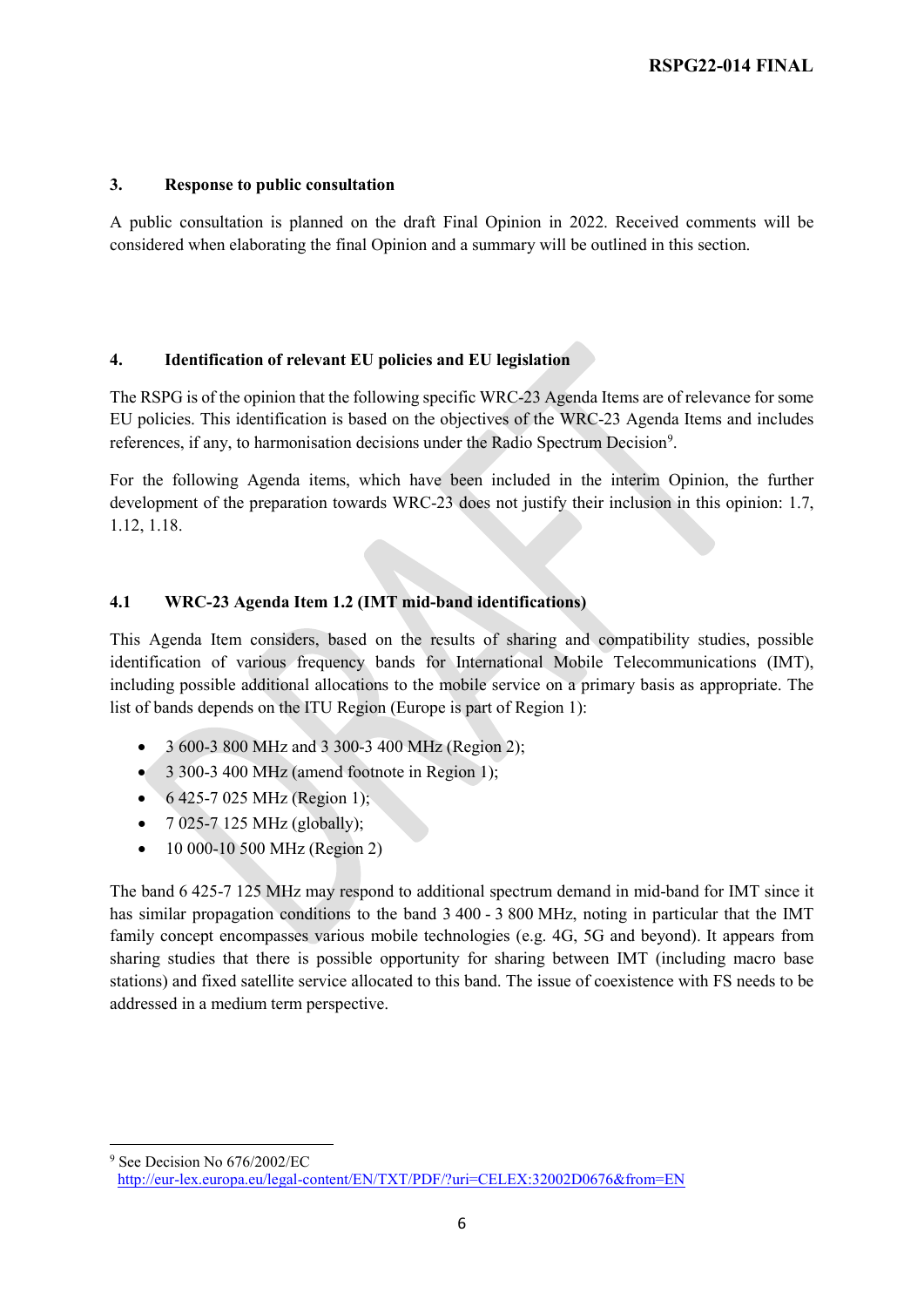#### **4.1.1 Link with EU policies:**

European Electronic Communication and Connectivity policy is aiming at ubiquitous ultra-high broadband connectivity for all European citizens and fostering innovative applications in the single market.

5G will be one of the most critical building blocks of the European digital economy and society in the next decade. Europe has taken significant steps to lead global developments towards this strategic technology. Europe's 5G strategy is outlined in the RSPG Opinions on  $5<sup>10</sup>$  $5<sup>10</sup>$  $5<sup>10</sup>$ , the EC Communication on the connectivity for a European Gigabit society<sup>11</sup>, the EC Action Plan on  $5G<sup>12</sup>$  $5G<sup>12</sup>$  $5G<sup>12</sup>$  and EC Strategy "A Europe fit for the digital age"<sup>13</sup>, which encompasses the EC Digital Decade Communication<sup>14</sup>. In terms of spectrum, the "mid-band" range enables a good compromise between capacity and coverage and RSPG recognises that there may be additional spectrum requirements in the "mid-band" for future development.

The RR provides options for radiocommunication services and applications and, even with an IMT identification, the EU remains flexible to exercise any relevant options in a future harmonisation decision on the 6 425-7 125 MHz frequency band.

The RSPG is of the view, that a future European policy strategy on 6 425-7 125 MHz should be based on a consideration of a number of questions regarding the best spectrum use for Europe, the spectrum demand for IMT (including IMT-2030) and WAS/RLAN in the medium term perspective, possible sharing options between radiocommunication services and applications in the band, including between IMT and WAS/RLAN.

The frequency band 6 425-7 075 MHz is used for Fixed Satellite Service (FSS) in the uplink (6 425- 7 075 MHz) and in the downlink (6 700-7 075 MHz) direction, noting that the protection of satellite uplink(s) is intrinsically of international nature. Although most satellites operating in the satellite "Cband" over Europe are using the core uplink FSS band 5 925-6 425 MHz paired with the downlink band 3 700-4 200 MHz, this does not relieve the RR obligation for IMT to protect satellite receivers in these bands, noting that wide coverage is an inherent characteristic and advantage of satellite C-band, and that the C-band is used for satellite connectivity outside of Europe. As for the 26 GHz band, protection of receiving earth stations (FSS downlink) from IMT may be ensured at national level and through bilateral cross-border coordination but there will be a need to ensure long term access to this band for Non-GSO<sup>[15](#page-6-5)</sup> feeder links in support of the objectives of EU space policy.

The band 6 425-7 250 MHz is planned to be used globally by Copernicus Imaging Microwave Radiometer (CIMR), one of the six high-priority candidate missions of the Copernicus programme<sup>[16](#page-6-6)</sup> that would increase its ability to serve as a tool for achieving the EU Green Deal (Climate change)

<span id="page-6-0"></span><sup>&</sup>lt;sup>10</sup> https://rspg-spectrum.eu/wp-content/uploads/2013/05/RPSG16-032-Opinion 5G.pdf, [https://circabc.europa.eu/sd/a/fe1a3338-b751-43e3-9ed8-a5632f051d1f/RSPG18-005final-](https://circabc.europa.eu/sd/a/fe1a3338-b751-43e3-9ed8-a5632f051d1f/RSPG18-005final-2nd_opinion_on_5G.pdf)[2nd\\_opinion\\_on\\_5G.pdf](https://circabc.europa.eu/sd/a/fe1a3338-b751-43e3-9ed8-a5632f051d1f/RSPG18-005final-2nd_opinion_on_5G.pdf) and [https://rspg-spectrum.eu/wp-content/uploads/2013/05/RSPG19-007final-](https://rspg-spectrum.eu/wp-content/uploads/2013/05/RSPG19-007final-3rd_opinion_on_5G.pdf)[3rd\\_opinion\\_on\\_5G.pdf](https://rspg-spectrum.eu/wp-content/uploads/2013/05/RSPG19-007final-3rd_opinion_on_5G.pdf)

<span id="page-6-1"></span><sup>11</sup> COM(2016) 587 - <https://ec.europa.eu/transparency/regdoc/rep/1/2016/EN/1-2016-587-EN-F1-1.PDF>

<span id="page-6-2"></span><sup>12</sup> COM(2016) 588 - <https://ec.europa.eu/transparency/regdoc/rep/1/2016/EN/1-2016-588-EN-F1-1.PDF>

<span id="page-6-3"></span><sup>&</sup>lt;sup>13</sup> [https://ec.europa.eu/info/strategy/priorities-2019-2024/europe-fit-digital-age\\_en](https://ec.europa.eu/info/strategy/priorities-2019-2024/europe-fit-digital-age_en)

<span id="page-6-4"></span><sup>&</sup>lt;sup>14</sup> COM(2021) 118 - [https://ec.europa.eu/info/sites/info/files/communication-digital-compass-2030\\_en.pdf](https://ec.europa.eu/info/sites/info/files/communication-digital-compass-2030_en.pdf)

<span id="page-6-5"></span><sup>&</sup>lt;sup>15</sup> Non-geostationary orbit

<span id="page-6-6"></span><sup>16</sup> Regulation (EU) 2021/696 of the European Parliament and of the Council of 28 April 2021 establishing the Union Space Programme and the European Union Agency for the Space Programme and repealing Regulations (EU) No 912/2010, (EU) No 1285/2013 and (EU) No 377/2014 and Decision No 541/2014/EU <http://data.europa.eu/eli/reg/2021/696/oj>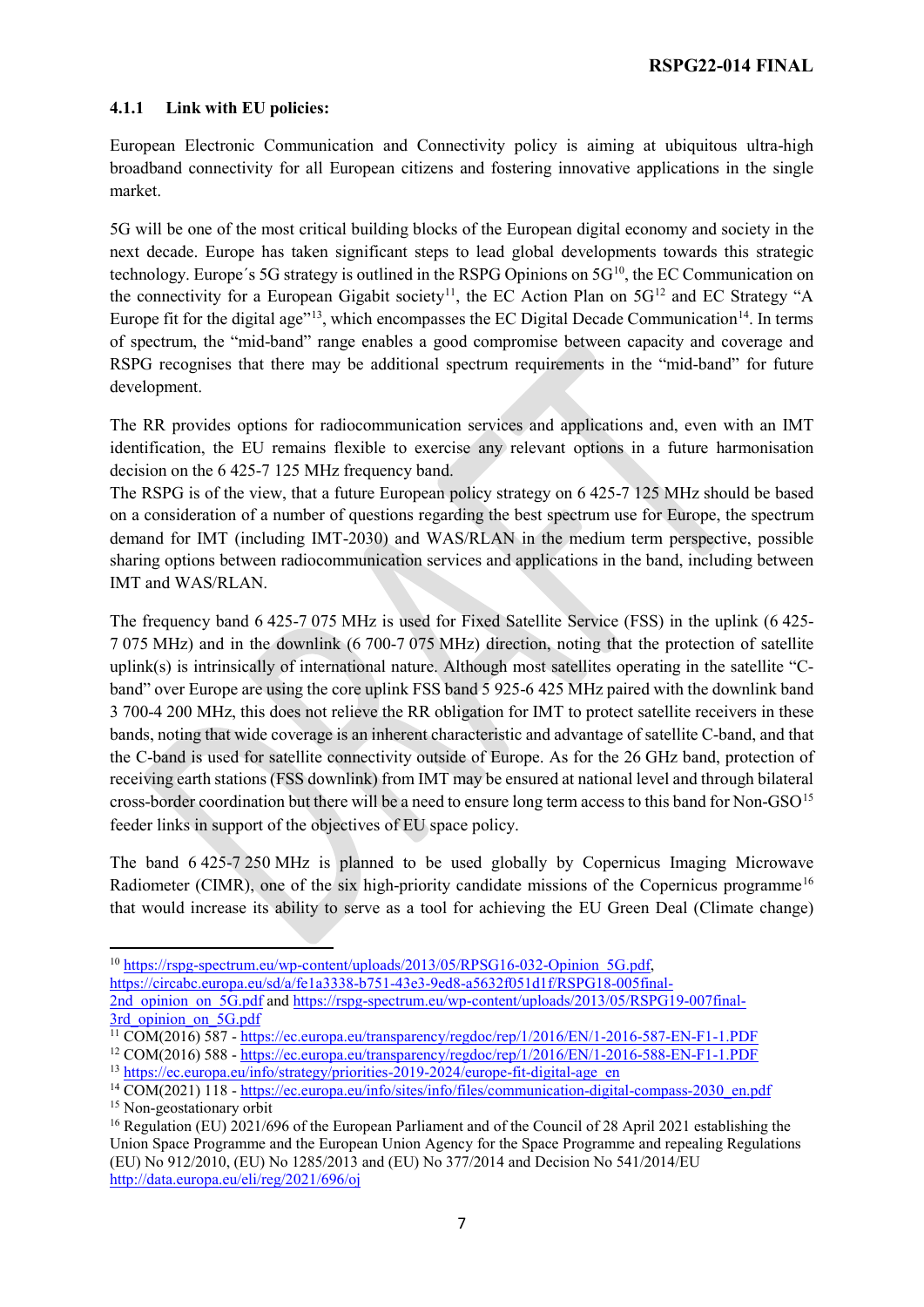#### **RSPG22-014 FINAL**

objectives. The use of 6 425-7 250 MHz, relevant to EU Space Policy, is recognized under RR 5.458 without having an allocation status, with the information that "*in the band 6 425-7 075 MHz passive microwave sensors measurements are carried out over the oceans*". It is noted that studies are on-going reviewing the allocation situation for CIMR.

It is further noted that the band 6 425-7 125 MHz is heavily used by long distance and high capacity fixed links in Europe such as for backhauling. The coexistence of outdoor standard power IMT/5G base stations with fixed links requires long separation distances. In some countries, several fixed links belong to critical infrastructure.

Furthermore, there is a need for continued use of WAS/RLAN in the 5 945-6 425 MHz adjacent frequency band in accordance with harmonised technical conditions defined in a Commission Implementing Decision<sup>17</sup>.

The frequency band 10-10.5 GHz under consideration for Region 2 is used by military radars and therefore relevant to the Common Security and Defence Policy (CSDP) and is adjacent to the band 10.6- 10.7 GHz, which is also planned to be used globally by CIMR. In addition, the frequency band 10.0- 10.4 GHz are or will be used for the operation of European Synthetic Aperture Radar (SAR) satellites for imaging across the globe. Therefore, these satellite missions need global protection from any IMT system to deliver high-quality data for monitoring the status of the Earth. Similarly, military radars onboard ships and aircraft also require protection.

The frequency band 3 300-3 400 MHz is a NATO harmonised band used by military radars, including onboard ships and aircraft, and therefore relevant to the Common Security and Defence Policy (CSDP).

#### **4.1.2 Relevant spectrum harmonisation decisions:**

None.

 $\overline{a}$ 

#### **4.1.3 RSPG recommendation:**

#### *Option 1 on the band 6 425 - 7 125 MHz - "IMT identification":*

The RSPG recommends, that as a common policy approach the EU Member States should support the identification of the frequency band 6 425-7 125 MHz for IMT with appropriate conditions:

- Technical conditions to protect FSS (e.g. power or antenna sidelobe limitations);
- Any proportionate measure, recognizing the absence of allocation status of such observation, to alleviate interference to the use of this band for CIMR observations;
- Provisions to guarantee long term access of NGSO receiving earth stations in this band.

This is without prejudice of further measures which would be necessary at the EU level for other coexistence issues including the protection of existing and future fixed links.

<span id="page-7-0"></span><sup>17</sup> <https://eur-lex.europa.eu/legal-content/EN/TXT/?uri=CELEX%3A32021D1067&qid=1625031915478>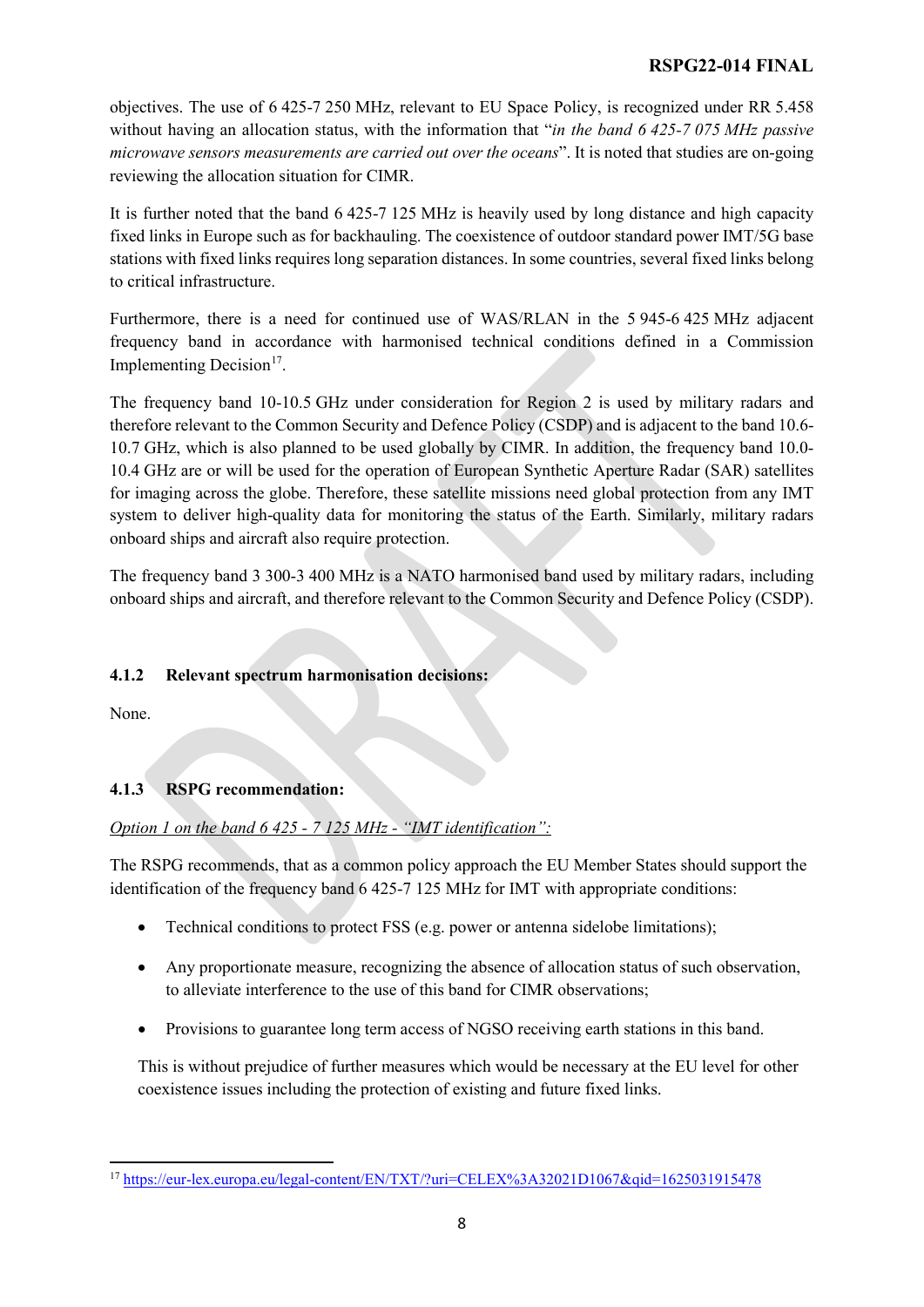*End of Option 1*

#### *Option 2 on the band 6 425 - 7 125 MHz - "No IMT identification":*

The RSPG recommends, that as a common policy approach the EU Member States should not support identification for IMT of the frequency band 6 425 - 7 125 MHz.

*End of Option 2*

Given the global interest of Member states in the frequency bands 3.3-3.4 GHz and 10 GHz, the RSPG recommends that the EU Member States should oppose to any IMT identification in the bands 3.3- 3.4 GHz and 10-10.5 GHz as a common policy approach.

These recommendations are falling under *case b)*.

#### **4.2 WRC-23 Agenda Item 1.3 (MS 3 600-3 800 MHz)**

This Agenda Item considers the possible upgrade of the allocation of the 3 600-3 800 MHz band to the mobile service, except aeronautical mobile service, on a primary basis, within Region 1.

It is noted that the frequency band 3 600-3 800 MHz is already allocated on a primary basis in Europe[18.](#page-8-0) 5G implementation is currently on-going in Member States and therefore the foreseen EU-wide usage is not dependent on the outcome of this Agenda Item. However, border coordination between EU and non-EU countries also needs to be taken into account and considered. The protection and equal access of the incumbent radio services usage in Region 1 non-EU countries, which may diverge from the use in the European Union<sup>[19](#page-8-1)</sup>, will need to be considered in sharing and compatibility studies.

#### **4.2.1 Link with EU policies:**

l

The frequency band (3 600-3 800 MHz) is already allocated to the mobile service (except aeronautical mobile) on a primary basis in Region 2 and 3 and is subject to compatibility studies and a possible upgrade of the secondary allocation of the 3 600-3 800 MHz band to the mobile service to a primary allocation within Region 1.

In line with EU Electronic Communication and Connectivity policy in relation to  $5G^{20}$  $5G^{20}$  $5G^{20}$ , the band 3 600-3 800 MHz has been already identified as one of the primary pioneer bands for 5G use to reach the objective of uninterrupted 5G coverage in urban areas and on major terrestrial transport paths.

<span id="page-8-0"></span><sup>&</sup>lt;sup>18</sup> For further information see the European Common Allocation Table (CEPT ERC-Report 25) <https://efis.cept.org/sitecontent.jsp?sitecontent=ecatable>

<span id="page-8-1"></span><sup>&</sup>lt;sup>19</sup> In Europe only earth stations in the FSS (space-to-Earth) are protected through appropriate coordination at a national level on a case-by-case level.

<span id="page-8-2"></span><sup>&</sup>lt;sup>20</sup> See section 4.1.1 with footnotes  $8,9,10$  and 11.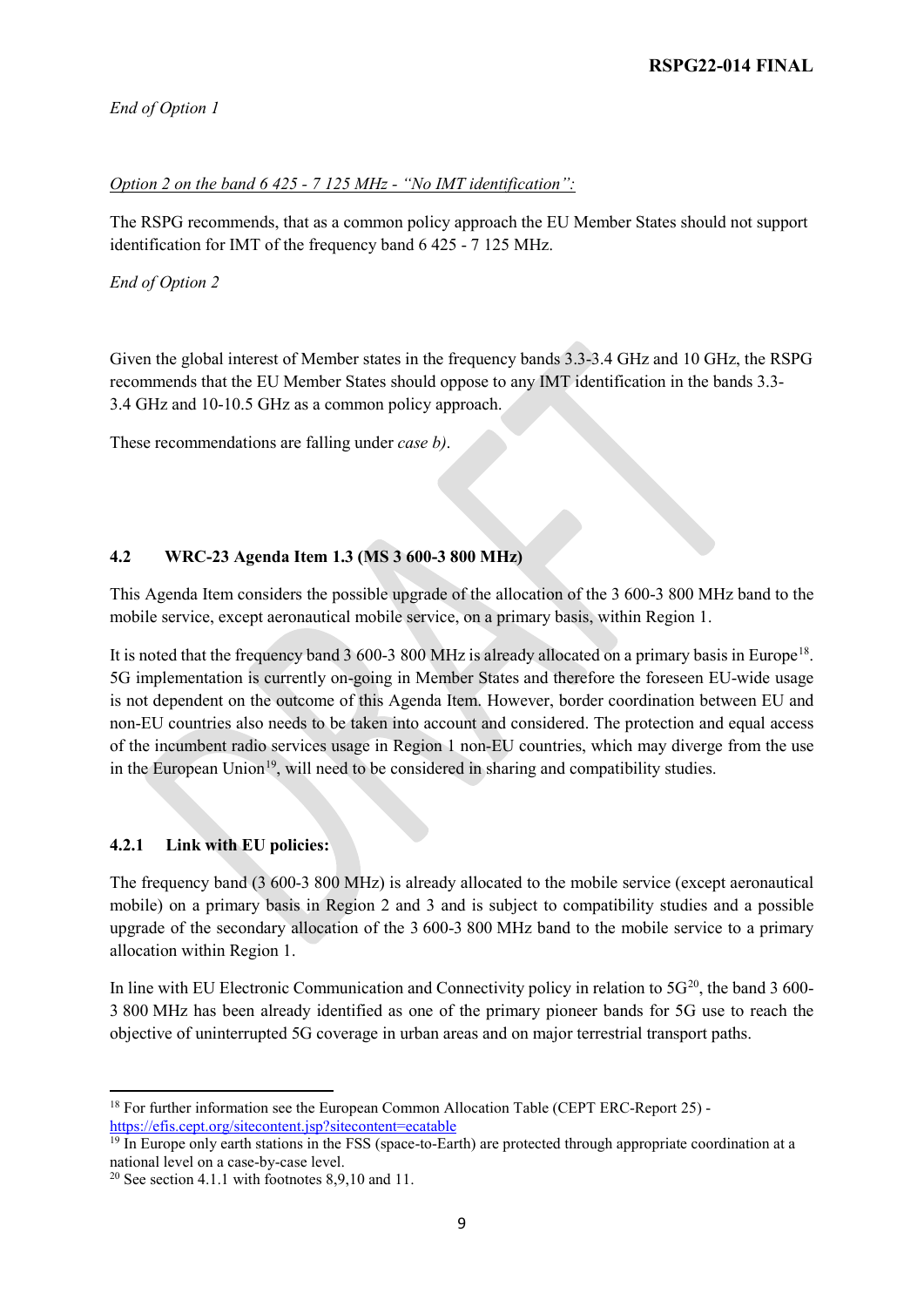An upgrade will facilitate coordination negotiations between EU and non-EU countries at the EU borders, where non-EU neighbouring countries have a different use of the frequency band.

If WRC-23 decides on an upgrade of the ITU secondary allocation, the resulting provisions in the RR must allow EU Member States to continue their current harmonised use in this frequency band in accordance to the Commission Implementing Decision (EU) 2019/235.

#### **4.2.2 Relevant spectrum harmonisation decisions:**

• Commission Decision 2008/411/EC on the harmonisation of the 3 400-3 800 MHz frequency band for terrestrial systems capable of providing electronic communications services in the Community as amended by Commission Implementing Decisions 2014/276/EU and (EU) 2019/235[21.](#page-9-0)

#### **4.2.3 RSPG recommendation:**

The RSPG recommends that the European Commission proposes an EU position to the Council to update the allocation of the 3 600-3 800 MHz frequency band to a primary mobile allocation, as this will facilitate coordination negotiations between EU and non-EU countries at the EU borders, where non-EU neighbouring countries have a different use of the frequency band.

The position should take proper account of the following conditions:

- as the 3 400-3 600 MHz and 3 600-3 800 MHz bands have similar characteristics, the upgrade should follow similar technical and regulatory conditions already adopted for the 3 400- 3 600 MHz band;
- existing primary services in the 3 600-3 800 MHz band (FSS and FS) should be protected and allowed to continue operations, without undue constraints on their future development;
- IMT identification in this band should be considered outside the scope of this agenda item.

This recommendation is falling under *case a)*.

#### **4.3 WRC-23 Agenda Item 1.5 (UHF Review)**

 $\overline{a}$ 

This Agenda Item deals with a review on the spectrum use and spectrum needs of existing services in the frequency band 470-960 MHz in Region 1 and with possible regulatory actions in the frequency band 470-694 MHz band, based on the review.

<span id="page-9-0"></span><sup>&</sup>lt;sup>21</sup> Consolidated Version: [https://eur-lex.europa.eu/legal-content/EN/TXT/?uri=CELEX%3A02008D0411-](https://eur-lex.europa.eu/legal-content/EN/TXT/?uri=CELEX%3A02008D0411-20190208) [20190208](https://eur-lex.europa.eu/legal-content/EN/TXT/?uri=CELEX%3A02008D0411-20190208)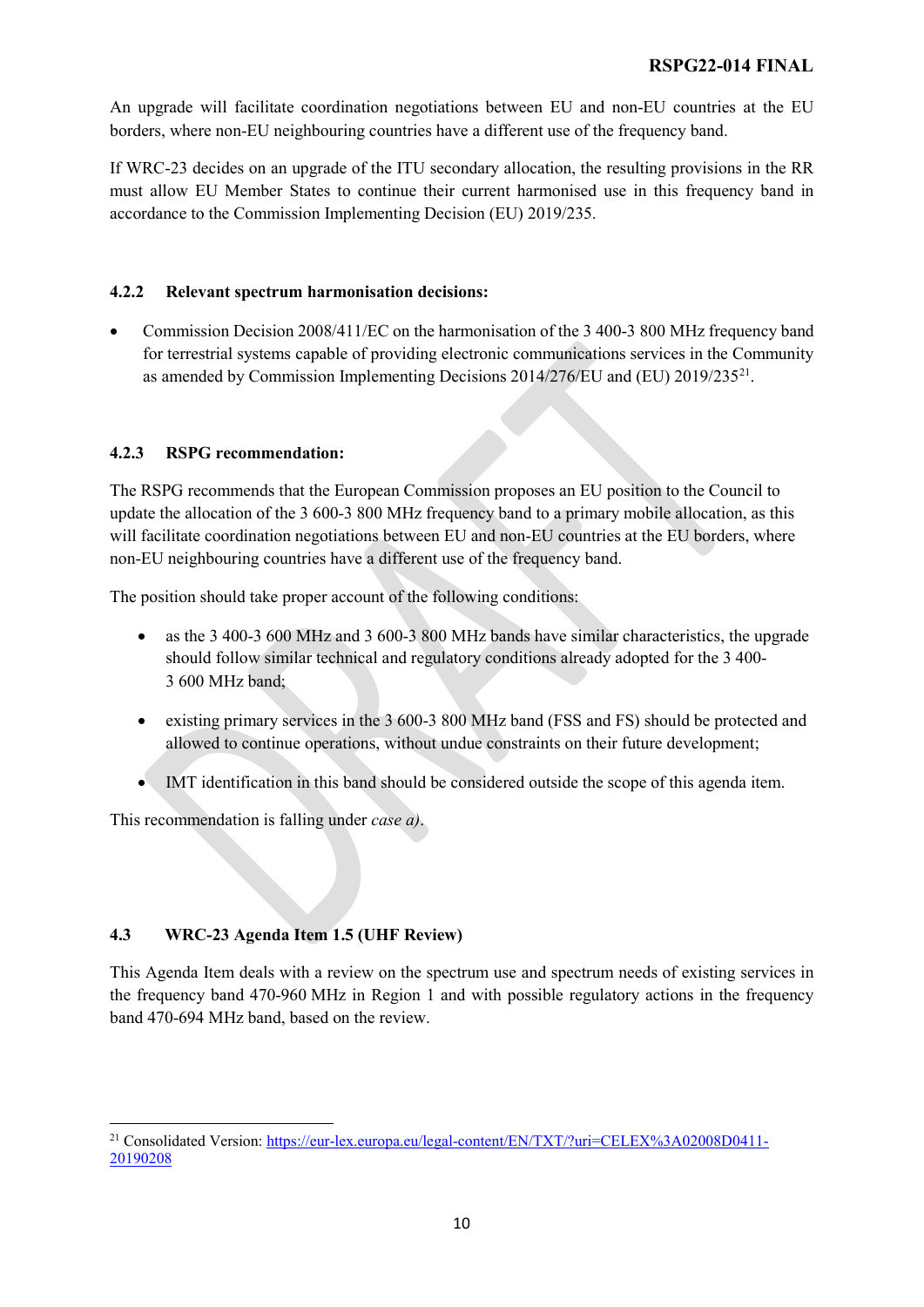The review will -in particular- consider spectrum requirements of the broadcasting and mobile, except aeronautical mobile, services. Beside these two services, the frequency band 470-960 MHz is also allocated to a number of other services<sup>22</sup>.

On the basis of the review, the Agenda Item further allows regulatory actions in the frequency band 470- 694 MHz (or parts thereof) in Region 1. The regulatory actions that potentially could be undertaken for 470-694 MHz or parts thereof under the Agenda Item could be changes to the service allocation (e.g. an additional allocation to the mobile service or one of the other existing services in the band 470- 960 MHz). In addition regulatory measures could also entail the introduction of for example  $IMT<sup>23</sup>$ identification, downlink-only requirements, geographical restrictions, or delayed entry into force. It is common understanding that the regulatory actions are complementary to the existing allocations.

When considering regulatory options regarding the future usage of the frequency band 470-694 MHz, aspects such as the various spectrum needs, including free-to-air audio-visual multimedia, technological developments, changes in consumer behaviour and the various political, social, cultural and economic general interest objectives, need be taken into account.

#### **4.3.1 Link with EU policies:**

In line with European Electronic Communication and Connectivity policy referred to under 4.1.1 the frequency bands 700 and 800 MHz were repurposed and technical conditions to use the frequency bands 700, 800 and 900 MHz were harmonised for provision of electronic communication services on terrestrial systems. Moreover, the 700 MHz band was identified as one of the 5G pioneer bands.

As for the frequency band 470-694 MHz, RSPG, in its 2015 Opinion on a long-term strategy on the future use of the UHF band<sup>[24](#page-10-2)</sup>, recommended an approach for considering the level of flexibility and the possible evolution of the band, taking into account the importance of the Digital Terrestrial Television (DTT) platform:

*"8. RSPG recognises that the band 470-694 MHz is mainly used for downstream audiovisual content distribution and recommends that it remains as such for the long term, even beyond 2030;*

*9. RSPG recognises the importance of the DTT platform and the need to provide certainty for investments in broadcasting infrastructure. Therefore RSPG recommends that the frequency band 470-694 MHz shall remain available for DTT in the foreseeable future, i.e. 2030.*

*10. Notwithstanding, the RSPG recommends that Member States should have the flexibility to use the 470-694 MHz band for Wireless Broad Band (WBB) downlink, provided that such use is compatible with the broadcasting needs in the relevant Member State and does* 

<span id="page-10-2"></span><sup>24</sup> RSPG15-595

<span id="page-10-0"></span><sup>&</sup>lt;sup>22</sup> Allocations made in the band 470-960 MHz for Region 1: fixed, radiolocation, land mobile ancillary to broadcasting and programme-making, radio astronomy, aeronautical radionavigation, mobile-satellite except aeronautical mobile-satellite (R)

<span id="page-10-1"></span><sup>&</sup>lt;sup>23</sup> International Mobile Telecommunications (IMT) systems, utilizing some parts of the frequency band 694/698-960 MHz, and are intended to provide telecommunication services on a worldwide scale, regardless of location, network or terminal used.

[https://rspg-spectrum.eu/wp-content/uploads/2013/05/RSPG15-595\\_final-RSPG\\_opinion\\_UHF.pdf](https://rspg-spectrum.eu/wp-content/uploads/2013/05/RSPG15-595_final-RSPG_opinion_UHF.pdf)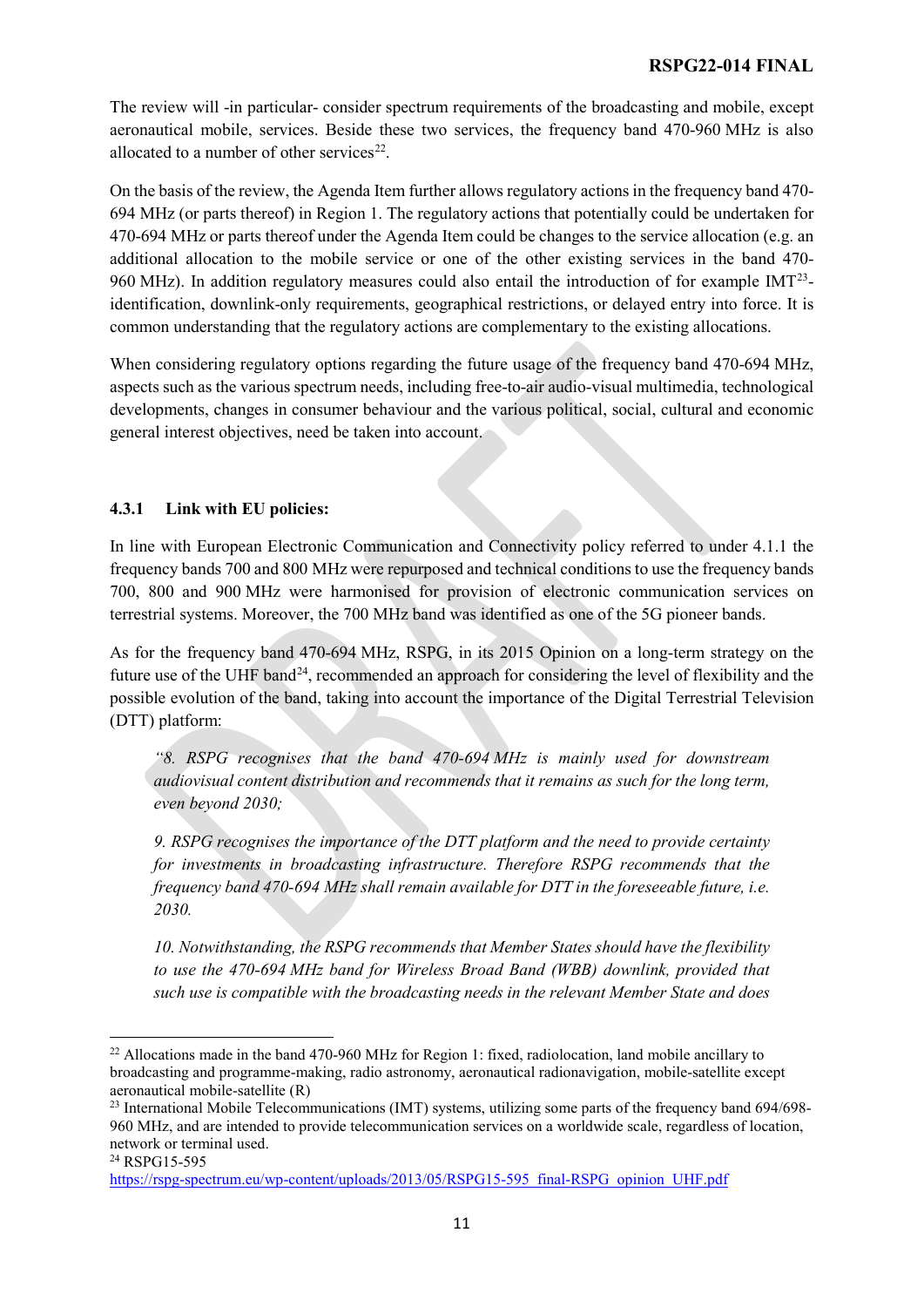*not create a constraint on the operations of DTT in neighbouring countries. This is without prejudice to coordination agreements with the neighbouring countries.*

*11. RSPG recommends that, when considering any options for the future usage of the frequency band 470-694 MHz, aspects such as the requirements, technological developments, consumer behaviour, the importance of delivering free-to-air television and the various political, social, cultural and economic general interest objectives, should be taken into account."*

Furthermore, the protection of the radio astronomy service is of importance for European science policy promoting research and technological development<sup>[25](#page-11-0)</sup>.

#### **4.3.2 Relevant spectrum harmonisation decisions:**

- Decision (EU) 2017/89[926](#page-11-1) of the European Parliament and of the Council of 17 May 2017 on the use of 470-790 MHz frequency band in the Union. This Decision confirmed the availability of the 470-694 MHz frequency band at least until 2030 for the terrestrial provision of broadcasting services, including free television and PMSE, with protection and priority given to broadcasting needs. Under this decision, the Commission will report to the Council and the European Parliament on developments in the use of this band considering the social, economic, cultural and international aspects as well as further technological developments. Still; it is recognised that media and culture policy is under national responsibility, with the European Union having a supporting function.
- Commission Implementing Decision (EU)  $2016/687^{27}$  $2016/687^{27}$  $2016/687^{27}$  on the harmonisation of the 694-790 MHz frequency band for terrestrial systems capable of providing wireless broadband electronic communications services and for flexible national use in the Union
- Commission Decision 2010/267/EU <sup>[28](#page-11-3)</sup> on harmonised technical conditions of use in the 790-862 MHz frequency band for terrestrial systems capable of providing electronic communications services in the European Union
- Commission Decision  $2009/766/EC^{29}$  $2009/766/EC^{29}$  $2009/766/EC^{29}$  on the harmonisation of the 900 MHz and 1800 MHz frequency bands for terrestrial systems capable of providing pan-European electronic communications services in the Community as amended by Commission Implementing Decisions 2011/251/EU<sup>[30](#page-11-5)</sup> and 2018/637/EU<sup>[31](#page-11-6)</sup>
- Commission Implementing Decision (EU) 2018/1538[32](#page-11-7) on the harmonisation of radio spectrum for use by short-range devices within the 874-876 and 915-921 MHz frequency bands

<span id="page-11-0"></span><sup>25</sup> see TFEU Art. 179-190

<span id="page-11-1"></span><sup>26</sup> <https://eur-lex.europa.eu/legal-content/EN/TXT/PDF/?uri=CELEX:32017D0899&from=en>

<span id="page-11-2"></span><sup>27</sup> <https://eur-lex.europa.eu/legal-content/EN/TXT/?uri=CELEX:32016D0687>

<span id="page-11-3"></span><sup>28</sup> <https://eur-lex.europa.eu/legal-content/EN/ALL/?uri=CELEX%3A32010D0267>

<span id="page-11-4"></span><sup>29</sup> Consolidated version:<https://eur-lex.europa.eu/legal-content/EN/ALL/?uri=CELEX:32009D0766>

<span id="page-11-5"></span><sup>30</sup> <https://eur-lex.europa.eu/legal-content/EN/ALL/?uri=CELEX%3A32011D0251>

<span id="page-11-6"></span><sup>31</sup> <https://eur-lex.europa.eu/legal-content/EN/TXT/?qid=1524732569519&uri=CELEX:32018D0637>

<span id="page-11-7"></span><sup>32</sup> <https://eur-lex.europa.eu/legal-content/EN/TXT/?qid=1539694292299&uri=CELEX:32018D1538>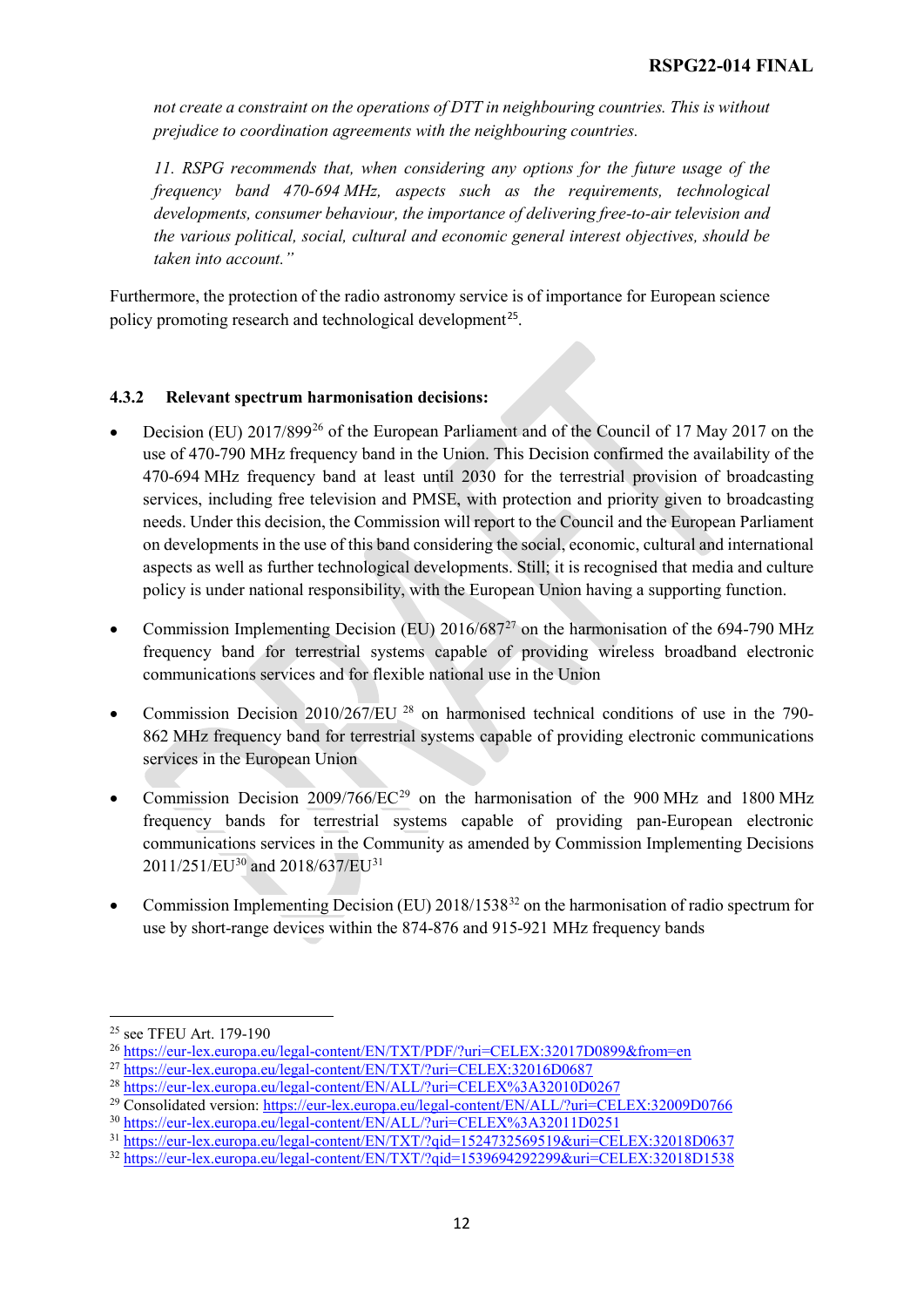- Commission Decision  $2010/166/EU^{33}$  $2010/166/EU^{33}$  $2010/166/EU^{33}$  on harmonised conditions of use of radio spectrum for mobile communication services on board vessels (MCV services) in the European Union as amended by Commission Implementing Decision (EU) 2017/191
- Commission Implementing Decision 2014/641/EU[34](#page-12-1) on harmonised technical conditions of radio spectrum use by wireless audio programme making and special events equipment in the Union

#### **4.3.3 RSPG recommendation:**

The RSPG recommends that the European Commission proposes an EU position to the Council to ensure that the decision of WRC-23 on this Agenda item is compliant with the Decision (EU) 2017/899 providing priority to broadcasting and PMSE usage until at least end 2030.

Note: The RSPG is of the view that the above outlined recommendation is ensured by various options. One can be No Change at WRC-23, with a possible agenda item for WRC-27 or WRC-31. Another one can be a co-primary allocation to the mobile service which should become effective at a later stage (e.g. 31.12.2030). It is further noted that the EU Position on this agenda item should avoid ambiguity.

This recommendation is falling under *case a)*.

#### **4.4 WRC-23 Agenda Item 1.11 (GMDSS)**

This Agenda Item is dealing with possible regulatory actions to support three different issues which should be treated separately; actions needed to implement a GMDSS modernisation (issue A), actions needed to implement the e-navigation in the maritime mobile service (issue B), and actions to support the introduction of an additional satellite system into the GMDSS (issue C). Those three different issues are based on possible decisions to be taken within the International Maritime Organisation (IMO).

Regarding issue A, regulatory actions to support GMDSS modernisation, at WRC-19 solely some preliminary regulatory measures have been taken for the Navigational data (NAVDAT) in MF and HF frequency bands. Awaiting confirmation by IMO, the NAVDAT could be part of the GMDSS. In ITU-R the need for an automatic connection system in the maritime MF and HF band, similar to DSC is identified. Development is on-going; WRC-23 could consider identifying possible calling frequencies.

Regarding issue B, NAVDAT has been identified as a system to potentially support e-navigation. This will not change the regulatory status of e-navigation. No further regulatory action needs to be taken by WRC 23 under issue B. Therefore, issue B is not further discussed in this opinion.

For issue C, regulatory action due to the introduction of additional satellite systems into the GMDSS by IMO, BEIDOU, as an additional GMDSS satellite system operating in the mobile satellite service in the 1.6 GHz (1 610-1 626.5 MHz (Earth-to-space)) and 2.5 GHz frequency band (2 483.5-2 500 MHz (space-to-Earth)), will have to ensure protection of the in-band and adjacent-band incumbent services, most notably the radio astronomy service (RAS) in the band 1 610.6-1 613.8 MHz. Such regulatory

<span id="page-12-0"></span> $\overline{a}$ <sup>33</sup> Consolidated version: [https://eur-lex.europa.eu/legal-content/EN/TXT/?uri=CELEX%3A02010D0166-](https://eur-lex.europa.eu/legal-content/EN/TXT/?uri=CELEX%3A02010D0166-20170203) [20170203](https://eur-lex.europa.eu/legal-content/EN/TXT/?uri=CELEX%3A02010D0166-20170203)

<span id="page-12-1"></span> $\frac{34 \text{ https://eur-lex.europa.eu/legal-content/EN/TXT/2qid=1409751402277&uri=OJ:JOL_2014_263_3R_0007}{\text{https://eur-lex.europa.eu/legal-content/EN/TXT/2qid=1409751402277&uri=OJ:JOL_2014_263_3R_0007}$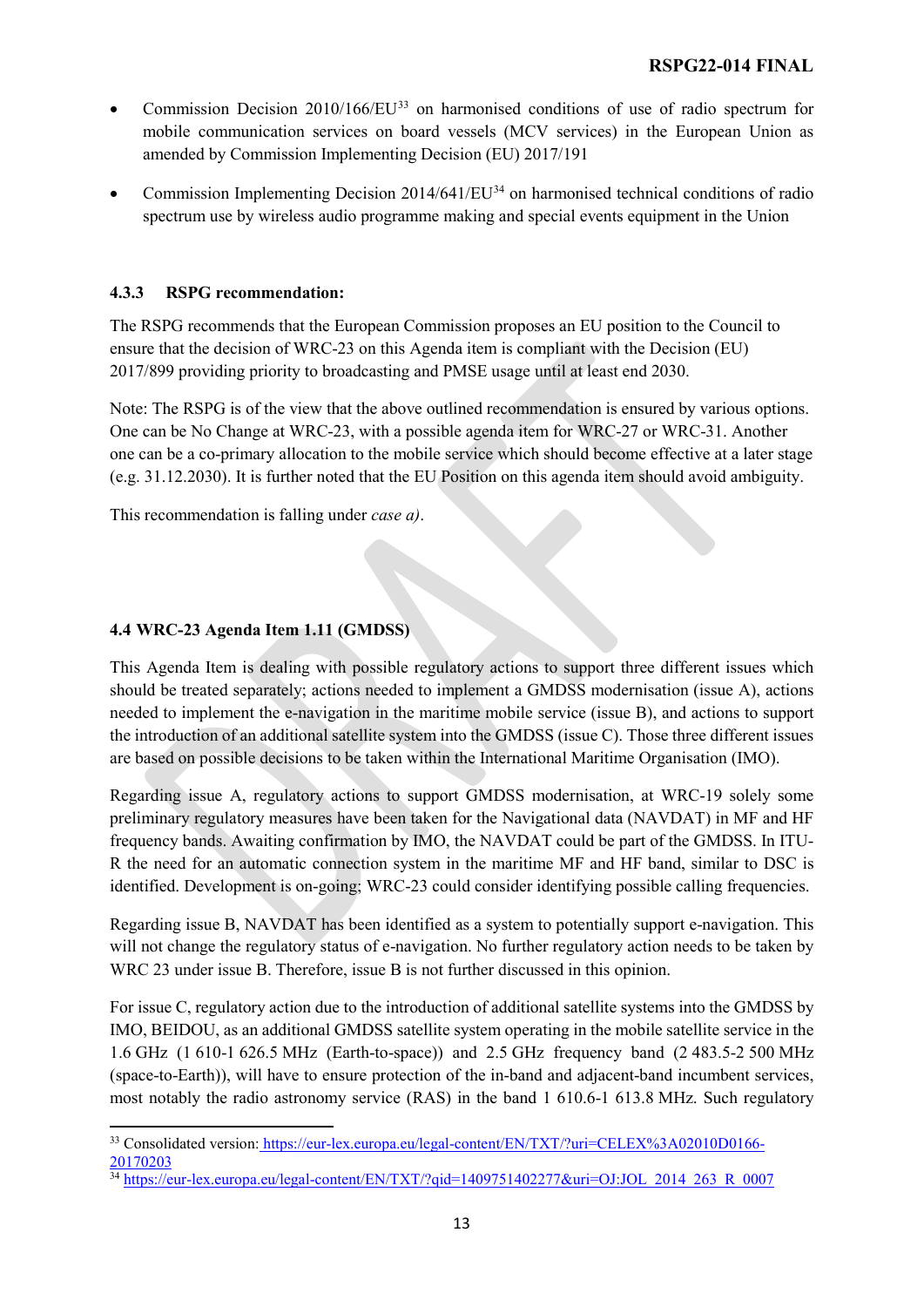actions may potentially include revisions of RR Art. 5 and of Appendix 15 as well as introduction of relevant radio astronomy protection measures.

#### **4.4.1 Link with EU policies:**

European Transport and Trade policies are aiming at maximising safety and efficiency in the maritime sector, in particular improving logistics<sup>[35](#page-13-0)</sup>. Positions for IMO meetings are set by the Council through Decisions under the Treaty on the Functioning of the European Union (TFEU) Art. 218 (9) and the resulting international maritime regulatory changes are incorporated into EU law. The issue of protecting the radio astronomy service is of importance for European science policy promoting research and technological development<sup>[36](#page-13-1)</sup>.

It needs to be noted that submitted proposals to the IMO Sub-Committee on Navigation, Communications and Search and Rescue, are aiming to extend this Agenda Item to the protection of GMDSS in the 1 518-1 559 MHz band from IMT in the 1 427-1 517 MHz band. This proposal is not consistent with the Agenda Item and the EU position within IMO was to oppose them since it would contradict the requirement to implement Commission Implementing Decision (EU)  $2018/661^{37}$  $2018/661^{37}$  $2018/661^{37}$ .

#### **4.4.2 Relevant spectrum harmonisation decisions:**

None.

#### **4.4.3 RSPG recommendation:**

#### **4.4.3.1 Issue A**

As a common policy approach for issue A, subject to the decision by IMO and the successful outcome of necessary studies (i.e. compatibility with incumbent services is ensured) Member States should support the possible regulatory actions needed to implement the Global Maritime Distress and Safety System modernisation in the RR.

This recommendation is falling under *case b)*.

#### **4.4.3.2 Issue C**

As a common policy approach for issue C, subject to the decision by IMO and the successful outcome of necessary studies (i.e. compatibility with incumbent services is ensured) Member States should support possible regulatory actions needed to introduce an additional satellite system into the provision of GMDSS while not impacting the regulatory status of other services and assignments.

This recommendation is falling under *case b)*.

<span id="page-13-0"></span><sup>&</sup>lt;sup>35</sup> see **TFEU** Art. 91 (1c)

<span id="page-13-1"></span><sup>36</sup> see [TFEU](https://eur-lex.europa.eu/legal-content/EN/TXT/?uri=OJ:C:2016:202:TOC) Art. 179-190.

<span id="page-13-2"></span><sup>37</sup> <https://eur-lex.europa.eu/legal-content/EN/TXT/PDF/?uri=CELEX:32018D0661&from=EN>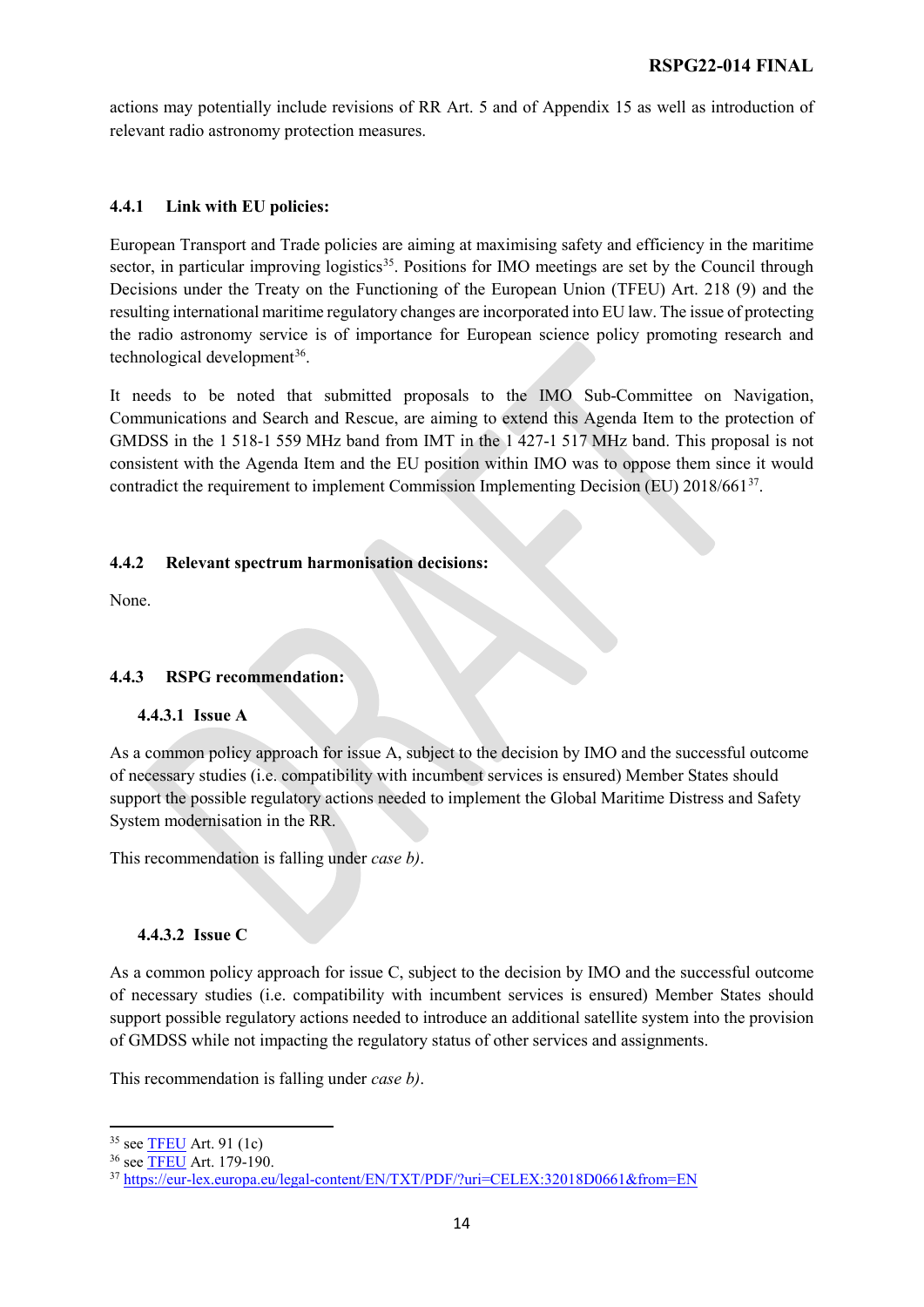#### **4.5WRC-23 Agenda Item 1.14 (EESS (passive) 250 GHz)**

This Agenda Item is to review the frequency allocations for Earth exploration-satellite (passive) service in the frequency range 231.5-252 GHz and to consider possible adjustment of the existing or possible new primary frequency allocations in order to cover relevant requirements of passive microwave sensor measurements in this frequency range.

#### **4.5.1 Link with EU policies:**

Parts of the frequency range to be considered under this agenda item, i.e. -239.2-242.2 GHz and 244.2- 247.2 GHz- will be implemented in the Ice Cloud Imager (ICI) instrument of the second generation of the EUMETSAT Polar System (EPS-SG), expected to be launched in 2024, and which will contribute to the European Copernicus programme. Therefore, a solution is needed to ensure that the allocation will be adjusted to fit this use.

#### **4.5.2 Relevant spectrum harmonisation decisions:**

None.

#### **4.5.3 RSPG recommendation:**

The RSPG recommends that the European Commission proposes an EU position to the Council to provide the relevant frequency spectrum to correspond to the scientific observation requirements (to monitor the Earth's environment) in support of the European Copernicus programme.

Member States should support primary allocations to the EESS (passive) in the frequency bands 239.2-242.2 GHz and 244.2-247.2 GHz, without unduly constraining other primary services currently allocated in this frequency range and should support further adjustments to allocations of other primary services in the frequency range 231.5-252 GHz based on the results of compatibility and sharing studies.

Note: The currently considered adjustments of the current allocations to the Fixed and Mobile services, consist of (1) adding new allocations to Fixed and Mobile services in 235-238 GHz (3 GHz), contiguous to 2 existing bands and (2) suppressing the existing allocations in 239.2-241 GHz (1.8 GHz).

This recommendation is falling under *case a)*.

#### **4.6 WRC-23 Agenda Item 1.15 (GSO ESIM Ku-band)**

This Agenda Item deals with the development of globally harmonised technical conditions and regulatory provisions for the operation of earth stations on aircraft and vessels communicating with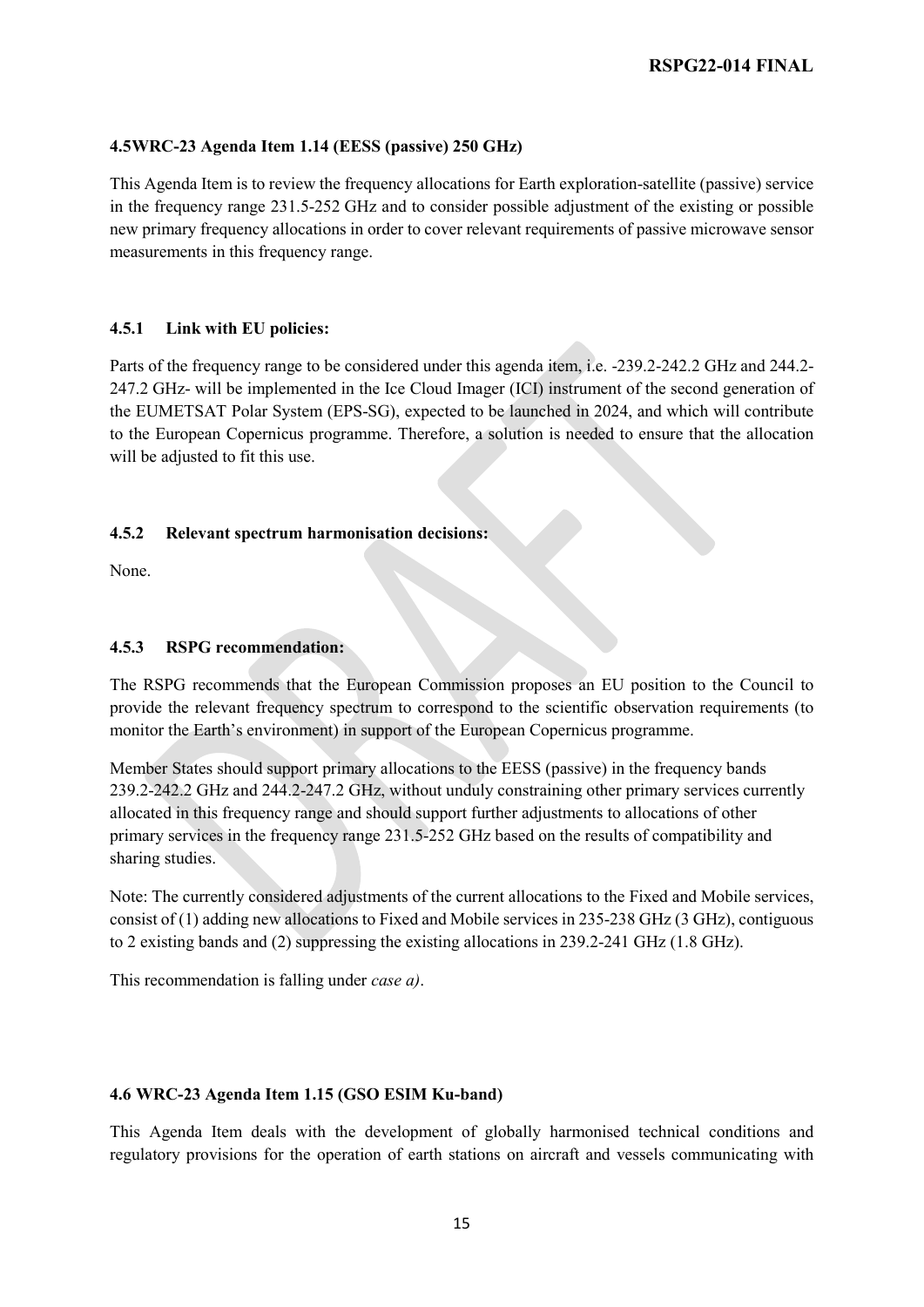$GSO<sup>38</sup>$  $GSO<sup>38</sup>$  $GSO<sup>38</sup>$  space stations in the fixed-satellite service (FSS) operating in the frequency band 12.75-13.25 GHz (Earth-to-space), taking into account the provisions of Appendix 30B (nationally planned and pre-coordinated utilisation) of the RR, in order to respond to an increased need for broadband inflight and maritime connectivity where only satellite infrastructure exists.

For the operation of earth stations on aircraft, the conditions as outlined in ECC Decision (19)04<sup>[39](#page-15-1)</sup> should be taken into account in order to protect the existing services allocated in this frequency band. Sharing studies will be conducted in ITU-R to ensure protection of the Earth exploration-satellite (active) service and space research service (active) in the adjacent band 13.25-13.75 GHz band, as it is to be used by the European Copernicus satellite system. In accordance with analysis conducted by ESA and EUMETSAT<sup>40</sup>, the protection of EESS (active) instruments on-board the Copernicus satellites in the adjacent band 13.25-13.75 GHz from earth stations on aircraft and vessels in the band 12.75-13.25 GHz is not expected to be an issue.

#### **4.6.1 Link with EU policies:**

Space and satellite communications can also improve connectivity for Europe's digital society and economy. European electronic communication policy aims to deliver broadband connectivity to European citizens including while they are travelling as outlined in the EC Communications A Europe fit for the digital age [41](#page-15-3). Earth stations in motion would contribute to that goal.

In accordance with European space policy<sup>[42](#page-15-4)</sup>, satellites can provide cost-effective solutions in particular to connect assets and people in remote and offshore areas, or as part of future 5G networks, where numerous applications and services using data collected from space will also require uninterrupted connectivity. This agenda item supports establishment of a harmonized regulatory environment for earth stations in motion.

Parts of the adjacent band 13.25-13.75 GHz are used by the Copernicus satellites Sentinel-3 (13.4- 13.75 GHz), composed of three satellites taking measurements over land and sea, and Sentinel-6 (13.415-13.735 GHz) measuring the sea-surface height. In addition, the Copernicus Polar Ice and Snow Topography Altimeter (CRISTAL), one of the six high-priority missions of Copernicus programme targeted for a launch in 2027, will use this band.

There are no EU harmonisation measures foreseen regarding the particular use of frequencies by earth stations on aircraft and vessels.

#### **4.6.2 Relevant spectrum harmonisation decisions:**

None.

<span id="page-15-0"></span><sup>38</sup> Geostationary Orbit

<span id="page-15-1"></span><sup>&</sup>lt;sup>39</sup> See [ECC/DEC/\(19\)04:](https://docdb.cept.org/document/13856) ECC Decision of 6 March 2020 on the harmonised use of spectrum, free circulation and use of earth stations on-board aircraft operating with GSO FSS networks and NGSO FSS systems in the frequency bands 12.75-13.25 GHz (Earth-to-space) and 10.7-12.75 GHz (space-to-Earth)

<span id="page-15-2"></span><sup>40</sup> [Doc. PTB\(21\)060](https://cept.org/Documents/cpg-ptb/66142/doc-ptb-21-060_wrc-23-ai-115-impact-of-esim-in-1275-1325-ghz-on-eess-active-in-1325-1375-ghz) ESA, EUMETSAT: WRC-23 AI 1.15 – Impact of ESIM in 12.75-13.25 GHz on EESS (active) in  $13.25 - 13.75$  GHz

<span id="page-15-3"></span><sup>&</sup>lt;sup>41</sup> https://ec.europa.eu/info/strategy/priorities-2019-2024/europe-fit-digital-age\_en

<span id="page-15-4"></span><sup>&</sup>lt;sup>42</sup> EC Communication on a Space Strategy for Europe [COM\(2016\)705](https://eur-lex.europa.eu/legal-content/EN/TXT/?uri=COM%3A2016%3A705%3AFIN)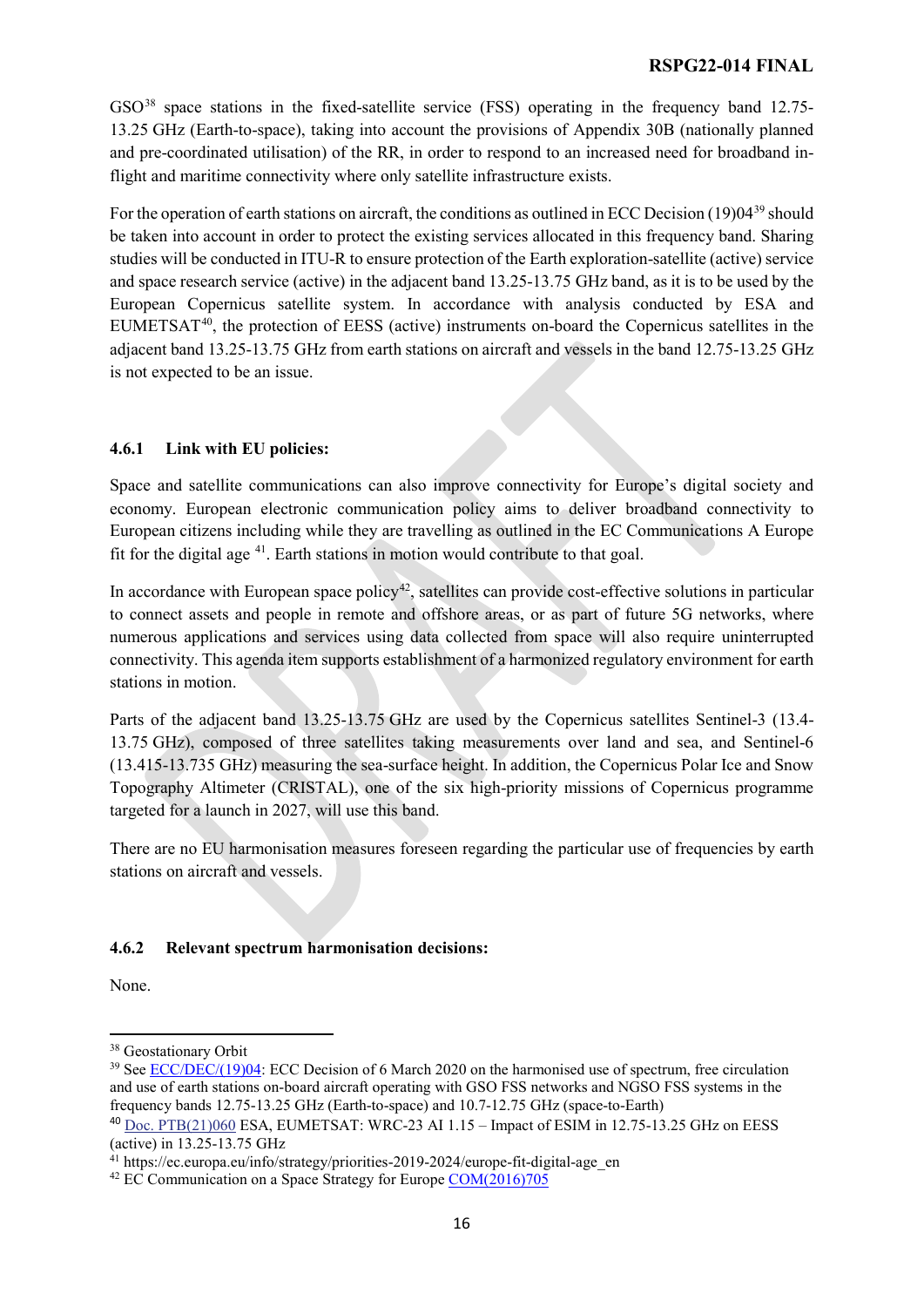#### **4.6.3 RSPG recommendation:**

As a common policy approach for the harmonized operation of earth stations on aircraft and vessels communicating with GSO space stations in the FSS to respond to an increased need for broadband inflight and maritime connectivity where only satellite infrastructure exists, Member States should support a regulatory framework and technical requirements for operation of earth stations on aircraft and on vessels in the frequency band 12.75-13.25 GHz (Earth-to-space), while protecting the services currently allocated in this frequency band and bands adjacent to it and avoiding any impact on Appendix 30B procedures and existing rights.

This recommendation is falling under *case b)*.

#### **4.7 WRC-23 Agenda Item 1.16 (Non-GSO ESIM Ka-band)**

This Agenda Item is dealing with the development of globally harmonised technical, operational and regulatory measures, as appropriate, to facilitate the use of the frequency bands 17.7-18.6 GHz and 18.8- 19.3 GHz and 19.7-20.2 GHz (space-to-Earth) and 27.5-29.1 GHz and 29.5-30 GHz (Earth-to-space) by non-GSO**[43](#page-16-0)** FSS earth stations in motion (ESIM), while ensuring the required protection of GSO systems and other services operating in the same frequency bands and in adjacent bands, including passive services. Non-GSO ESIM will enable the provision of broadband connectivity for a variety of applications, with the added benefits of increased flexibility/security and decreased latency.

For the operation of non-GSO FSS earth stations in motion the measures as outlined in ECC Decision  $(15)04$  (amended November 2020)<sup>44</sup> should be taken into account in order to protect the existing services allocated to these frequency bands. Sharing studies to ensure the protection of co-primary meteorological satellite service allocations in the frequency bands 18-18.3 GHz (ITU Region 2) and 18.1-18.4 GHz (ITU Regions 1 and 3) are for the time being not expected, as these allocations are not intended to be used by the European meteorology.

#### **4.7.1 Link with EU policies:**

European electronic communication policy aims to deliver broadband connectivity to European citizens including while they are travelling<sup>45</sup>. Earth stations in motion would contribute to that goal. European space policy supports the development and production of non-geostationary satellites operating in these frequency bands.

The EU is aiming to develop a competitive, independent and global European space industry. In addition to terrestrial broadband and 5G networks, the EC is considering the use of a constellation of satellites to

l

<span id="page-16-0"></span><sup>43</sup> Non-Geostationary Orbit

<span id="page-16-1"></span><sup>44</sup> On the harmonised use, free circulation and exemption from individual licensing of Land, Maritime and Aeronautical Earth Stations On Mobile Platforms (ESOMPs) operating with NGSO FSS satellite systems in the frequency ranges 17.3-20.2 GHz, 27.5-29.1 GHz and 29.5-30.0 GHz

<span id="page-16-2"></span><sup>&</sup>lt;sup>45</sup> see https://ec.europa.eu/info/strategy/priorities-2019-2024/europe-fit-digital-age en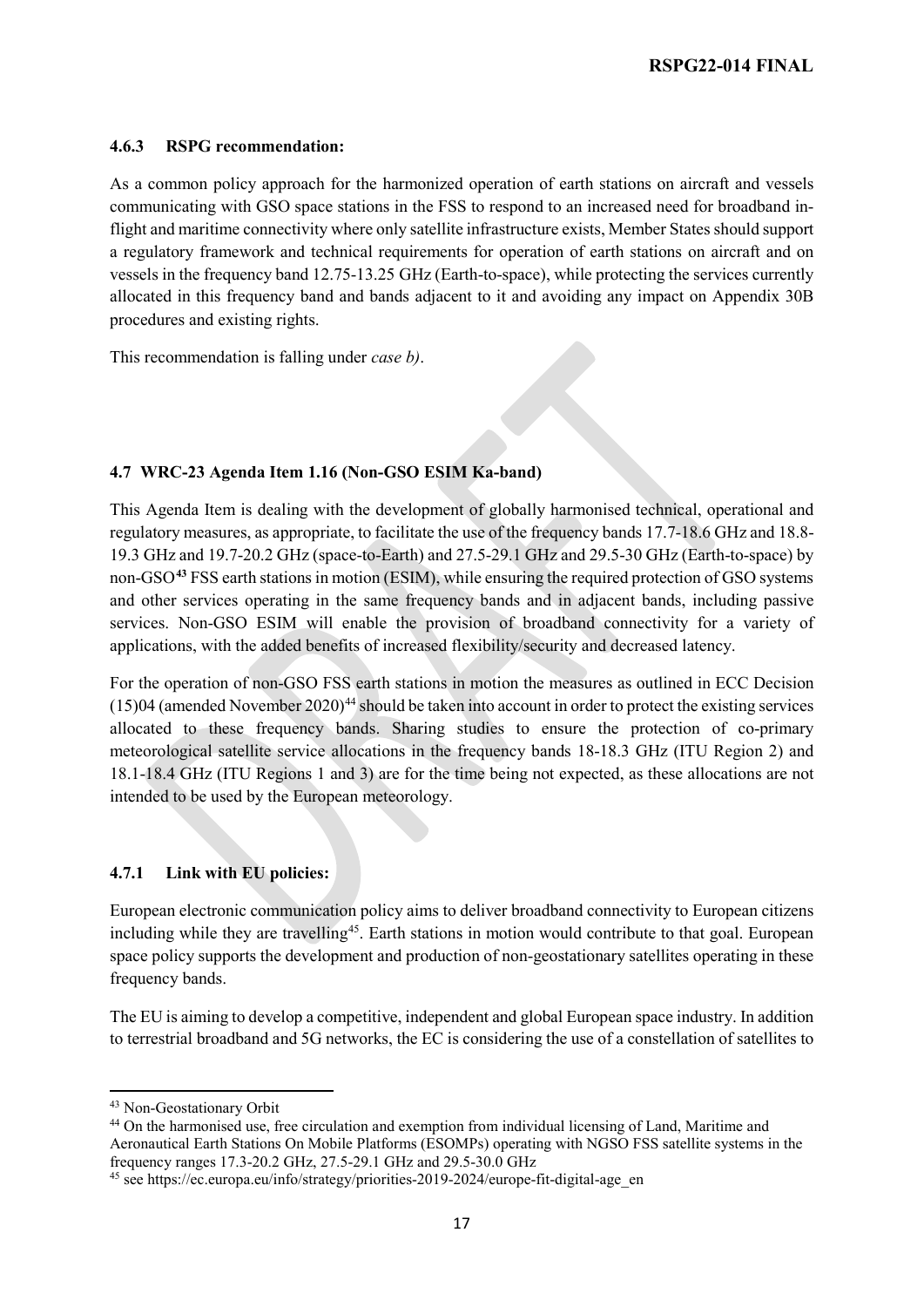provide all Europeans, wherever they are on the Continent, with broadband connectivity and with a trustful level of security. This would make Europe more resilient.

Space and satellite communications can also improve connectivity for Europe's digital society and economy. Satellites can provide cost-effective solutions in particular to connect assets and people in remote and offshore areas, or as part of future 5G networks, where numerous applications and services using data collected from space will also require uninterrupted connectivity. These elements of a European space policy<sup>[46](#page-17-0)</sup> support the establishment of a sustainable regulatory environment, which is necessary for the development and production of non-geostationary satellites operating in these frequency bands. This WRC Agenda Item supports the development of such an international regulatory framework.

However, the issue of protecting the European Copernicus satellite system is of importance. Copernicus is a European Earth observation system established by Regulation 377/2014 of the European Parliament and the Council of 3 April 2014<sup>[47](#page-17-1)</sup> (replaced by the EU Space Programme Regulation<sup>[48](#page-17-2)</sup>). The concerned application of Copernicus will provide observation of atmospheric water vapour and liquid water content (at 18.7 GHz highly sensitive to wind-driven variations in the sea surface), ensuring the continuation of the observations of the ocean circulation, climate change, and sea-level rise for the next decade, which have taken place for the past 30 years. As the system for observation covers the whole world, the aim of the Union policy is to ensure that other regions will also apply relevant conditions and provisions for the protection. In particular the operation of Advanced Microwave Radiometer on Sentinel-6 "Michael Freilich" of the Copernicus satellite system and the Microwave Imager on the METOP second generation satellites in the band 18.6-18.8 GHz as well as the usage for data downlink transmissions in the band 25.5-27 GHz, shall not suffer from increased adjacent band interference.

#### **4.7.2 Relevant spectrum harmonisation decisions:**

None.

#### **4.7.3 RSPG recommendation:**

As a common policy approach, Member States should support the development of an international regulatory framework to allow non-GSO ESIMs to use the 17.7-18.6 GHz and 18.8-19.3 GHz and 19.7- 20.2 GHz (space-to-Earth) and 27.5-29.1 GHz and 29.5-30 GHz (earth-to-space) frequency bands, as this will contribute to providing broadband connectivity to European citizens, as well as to creating a stable environment for a global European space industry. The position should take due account of the following conditions:

• GSO systems and other services operating in the same and adjacent frequency bands should be protected;

 $\overline{a}$ <sup>46</sup> EC Communication on a Space Strategy for Europe [COM\(2016\)705](https://eur-lex.europa.eu/legal-content/EN/TXT/?uri=COM%3A2016%3A705%3AFIN)

<span id="page-17-1"></span><span id="page-17-0"></span><sup>&</sup>lt;sup>47</sup> Regulation (EU) 377/2014 <https://eur-lex.europa.eu/legal-content/de/TXT/?uri=CELEX%3A32014R0377>

<span id="page-17-2"></span><sup>48</sup> Regulation (EU) 2021/696 of the European Parliament and of the Council of 28 April 2021 establishing the Union Space Programme and the European Union Agency for the Space Programme and repealing Regulations (EU) No 912/2010, (EU) No 1285/2013 and (EU) No 377/2014 and Decision No 541/2014/EU <http://data.europa.eu/eli/reg/2021/696/oj>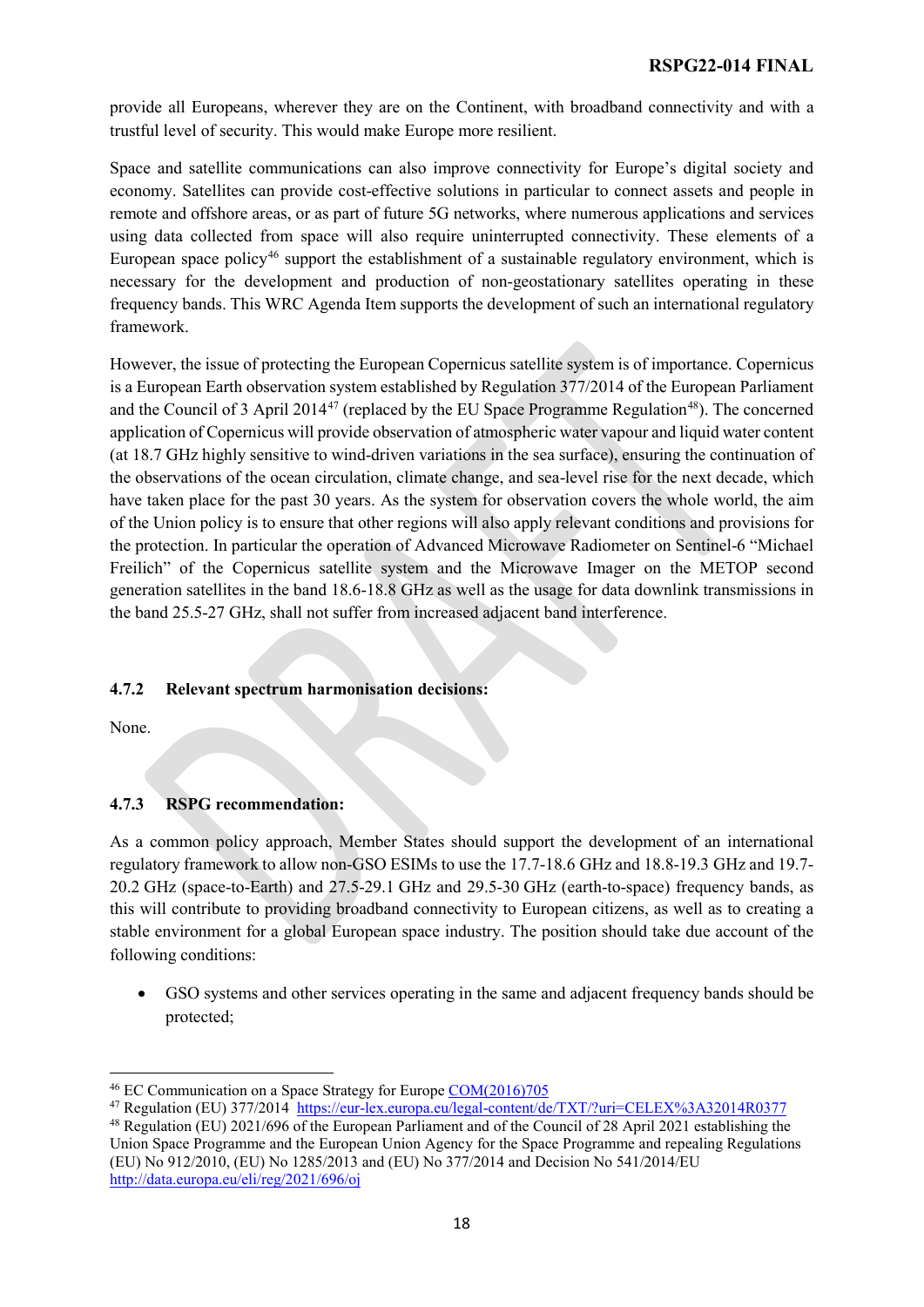- passive services in general, and EESS (passive) sensors in the 18.6-18.8 GHz frequency band, should be adequately protected;
- in particular, global protection of the European satellite system Copernicus should be ensured.

This recommendation is falling under *case b)*.

#### **4.8 WRC-23 Agenda Item 9.1**

This Agenda Item is to consider and approve the Report of the Director of the Radiocommunication Bureau, in accordance with Article 7 of the Convention, on the activities of the Radiocommunication Sector since WRC-19. The four topics listed under this Agenda Item request studies to be performed in ITU-R by the membership in accordance with the respective WRC Resolutions or decisions. The Director of the Radiocommunication Bureau will report on these results of the studies to be considered by the next Conference, WRC-23.

Following discussions at the Radiocommunication Assembly 2019 and as result of the first session of the Conference Preparatory Meeting towards WRC-23 (CPM23-1), Annex 6 of CA/251 outlines contents of the draft CPM Report to WRC-23 and the structure for the Agenda Item sections in the Chapters. For topics under Agenda Item 9.1 a short summary of the results of ITU-R studies will be included in the CPM report.

#### **4.8.1 WRC-23 Agenda Item 9.1 topic a (Protection of space weather sensors)**

Topic a under Agenda item 9.1 addresses the protection of radio spectrum-reliant space weather sensors used for global predictions and warnings. Various types of sensors, active and passive, operate in a wide range of frequencies for observing space weather phenomena, in particular for the detection of solar activity and the impact of solar activity on the Earth, its atmosphere and its geosphere. Detection of solar activity events is becoming increasingly important as they can adversely affect national economies, human welfare and national security. Space weather sensors currently operate mainly in the frequency bands allocated to the scientific services (RAS and EESS) without adequate interference protection and are not recognised in the RR for their use of the spectrum. Some of the sensors can be sensitive to harmful interference at low levels. Topic a thus intends to identify those active and passive operational space weather sensor systems and their operational frequencies, which need to be protected, and, to perform sharing studies with incumbent services, according to Resolution 657 (rev WRC-19).The general objective is to determine potential regulatory provisions for receive-only space weather sensors with initial step of appropriate recognition in the RR.

#### **4.8.1.1 Link with EU policies:**

 $\overline{a}$ 

The EU space policy identifies the growing significant interest and importance of space weather observations as element of Space Situational Awareness in Regulation EU 2021/696[49.](#page-18-0) This Regulation

<span id="page-18-0"></span><sup>49</sup> See EU Space Programme footnotes 14 and 43/44/45 *Space Programme*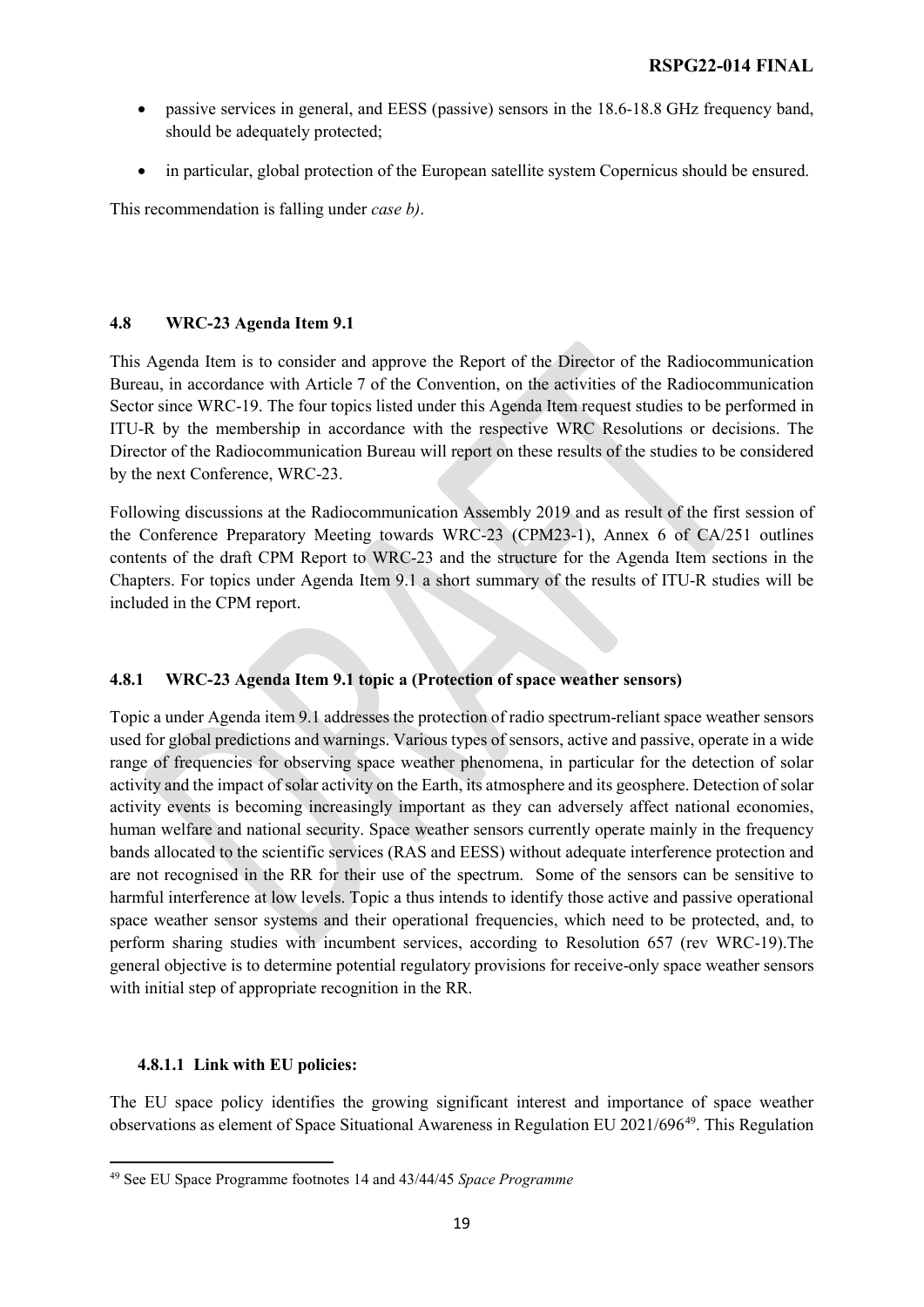calls for activities to ensure civil protection in "a wide range of sectors such as space, transport, GNSSs, electric power grids and communications". Space weather observations, predictions and early warnings allow to assess risks by space weather events and to undertake mitigating actions to prevent power grid failures, damage to satellites or exposures to harmful radiation etc. <sup>[50](#page-19-0)</sup> Therefore, Regulation EU 2021/696 calls for the provision of European space weather services to provide these necessary predictions and warnings.

The growing significant interest and importance of space weather observations is identified in the EU space policy. Regulation EU 2021/696 calls for the provision of activities:

- to ensure civil protection in "a wide range of sectors such as space, transport, GNSSs, electric power grids and communications"
- to provide the necessary predictions and early warnings so as to allow the assessment of space weather events risks and
- to undertake mitigating actions to prevent power grid failures, damage to satellites or exposures to harmful radiation etc.

Additionally, countries and institutions across the EU are strongly involved in the operation of space weather sensor systems and significantly contribute to European as well as global collaborations and networks on space weather observations and predictions.

#### **4.8.1.2 Relevant spectrum harmonization decisions:**

None

 $\overline{a}$ 

#### **4.8.1.3 RSPG recommendation:**

The RSPG recommends that the Member States should support as a common policy approach:

- the recognition of space weather sensors at WRC 23 through an appropriate definition in the Radio Regulations (RR)
- an Agenda item at WRC-27 in order to study relevant spectrum allocation in Article 5 for relevant priority frequency bands used to provide critical data for space weather forecasts/warnings.

This recommendation is falling under *case b)*.

#### **4.8.2 WRC-23 Agenda Item 9.1. topic b (RNSS protection from Amateur service at 1 300 MHz)**

Topic b under Agenda Item 9.1 is to perform a detailed review of the different systems and applications used in the amateur service and amateur satellite services secondary allocations in the frequency band 1 240-1 300 MHz and to study possible technical and operational additional measures to ensure the

<span id="page-19-0"></span><sup>50</sup> https://publications.jrc.ec.europa.eu/repository/handle/JRC104231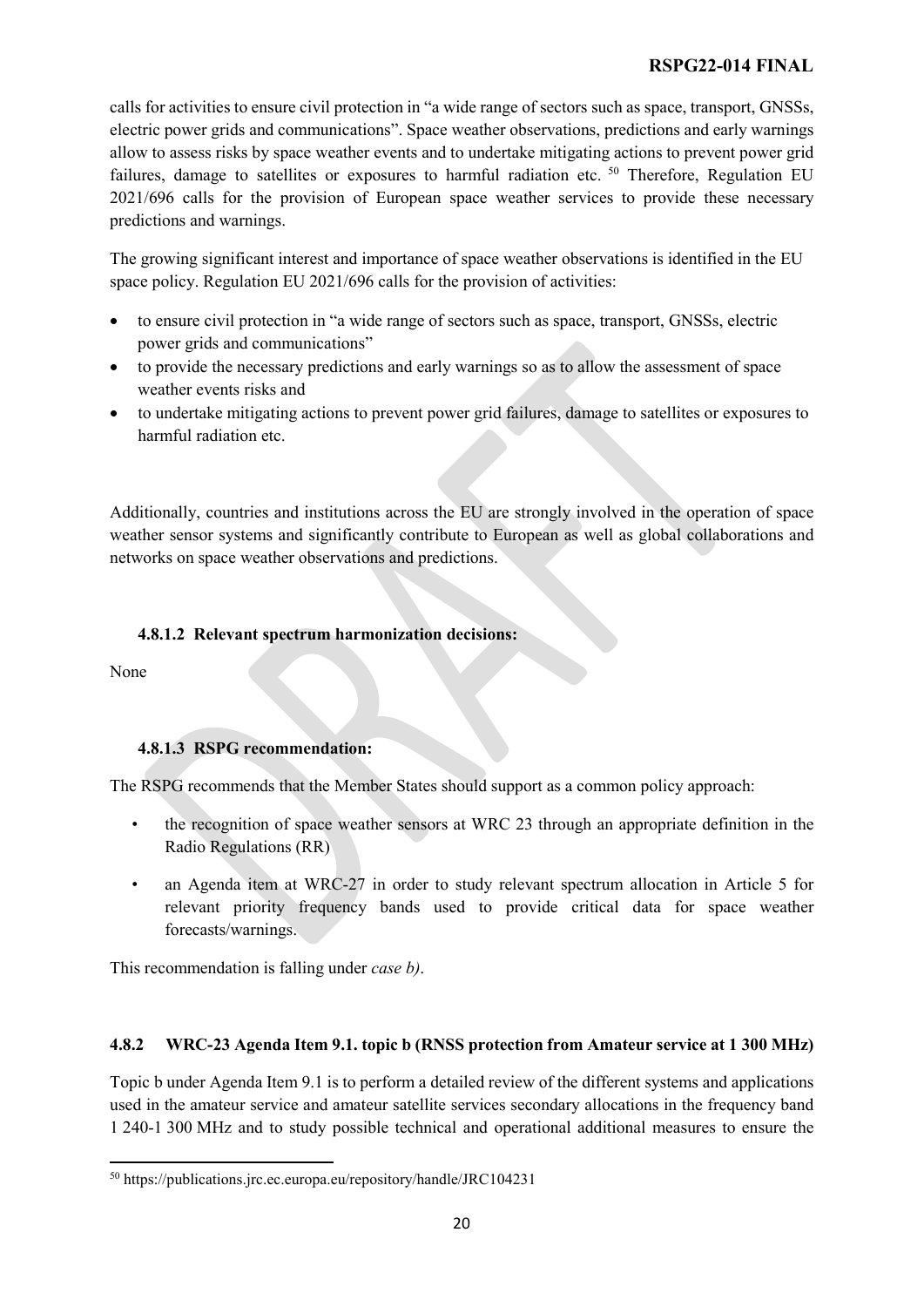protection of the radionavigation-satellite (space-to-Earth) service receivers operating in the same band in accordance with Resolution 774 (WRC-19).

Resolution 774 for this topic "instructs the Director of the Radiocommunication Bureau to include the results of these studies in his Report to WRC-23 for the purpose of considering appropriate actions in response to *resolves to invite the ITU Radiocommunication Sector*".

#### **4.8.2.1 Link with EU policies:**

Galileo is the EU's own global satellite navigation system, which provides accurate positioning and timing information and aims to ensure Europe's independence from other satellite navigation systems and its strategic autonomy in satellite navigation. Galileo satellites transmit permanently in three blocks of spectrum, named E1, E5 and E6. The Galileo system, once fully operational, will offer highperformance services worldwide. Signals in the E6 block, 1 260-1 300 MHz, are used for:

- Galileo High Accuracy Service (HAS) which will provide cost-effective solutions with very good performance, enabling users all around the world to achieve 20 centimeter positioning accuracy that are essential for many applications, such as automated driving.
- Galileo Commercial Authentication Service (CAS), providing a controlled access and authentication function to users.
- Galileo Public Regulated Service (PRS), restricted to government-authorised users, for sensitive applications that require a high level of service continuity.

#### **4.8.2.2 Relevant spectrum harmonisation decisions:**

None.

#### **4.8.2.3 RSPG recommendation:**

The RSPG recommends that the EU should support the establishment of technical conditions applicable to the secondary amateur service that provide adequate protection of the radionavigation satellite service, including various Galileo services (HAS, CAS and PRS) receivers, in the frequency band 1 260- 1 300 MHz in an ITU-R Recommendation.

This recommendation is falling under *case a).*

#### **4.8.3 WRC-23 Agenda Item 9.1. topic d (EESS (passive) 37 GHz)**

Topic d under Agenda Item 9.1 deals with the protection of EESS (passive) sensors operating in the 36- 37 GHz band from any interference by non-GSO FSS space stations downlinks in large constellations in the frequency band above 37.5 GHz.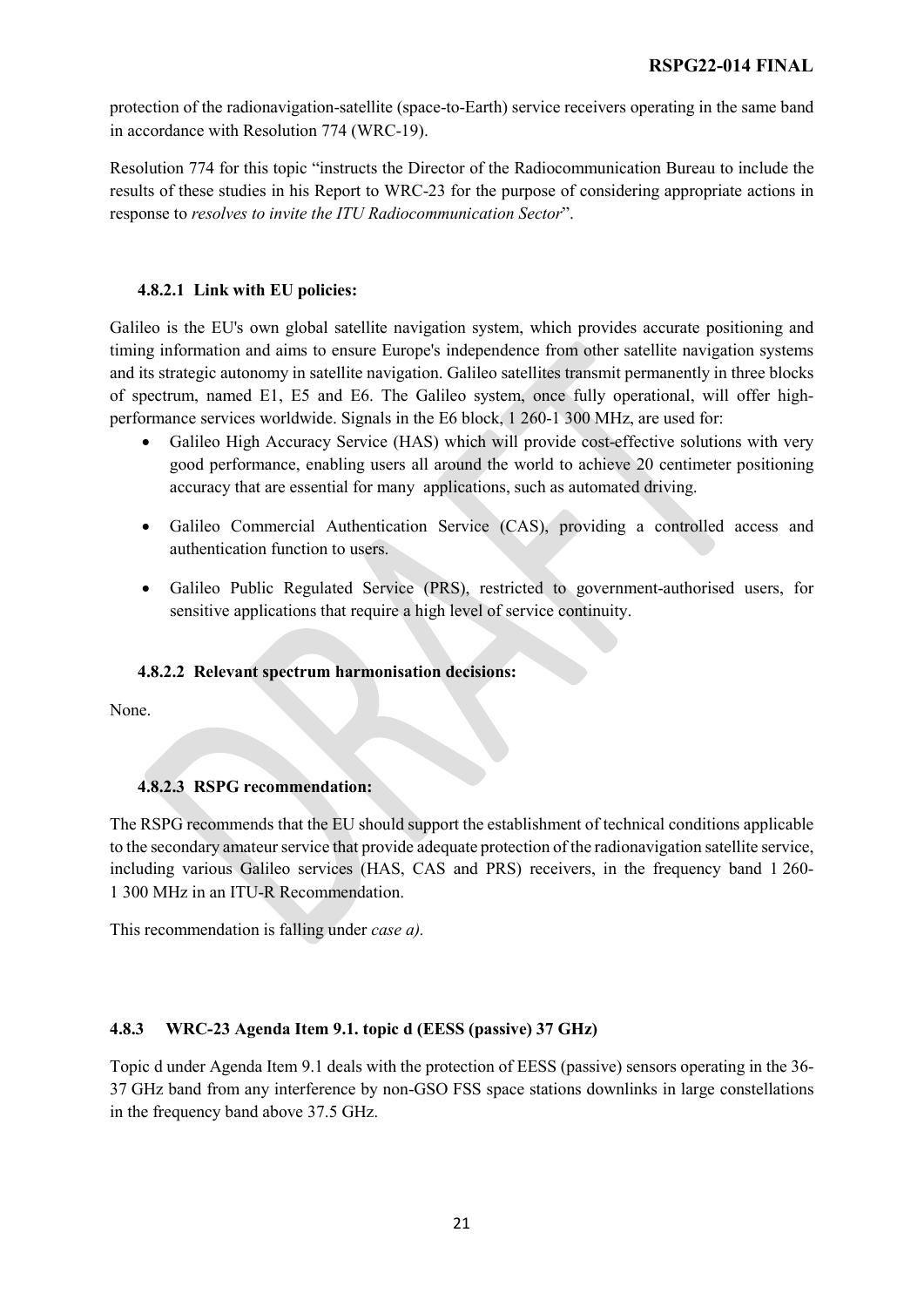#### **4.8.3.1 Link with EU policies:**

This band is used or planned to be used by the Microwave Radiometer (MWR) instrument operating on SENTINEL-3 and SENTINEL-3 NG, part of the European Copernicus program, and by the Copernicus Imaging Microwave Radiometer (CIMR), one of the six high-priority candidate missions to expand the current capabilities of the Copernicus space component. Protection of this band is therefore of utmost importance to ensure that these sensors can operate effectively for the sake of these missions' success.

#### **4.8.3.2 Relevant spectrum harmonisation decisions:**

None.

#### **4.8.3.3 RSPG recommendation:**

The RSPG recommends that the European Commission should include in its proposal to Council an EU position that supports the protection of EESS (passive) sensors operating in the frequency band 36- 37 GHz from NGSO FSS systems operating in the band 37.5-38 GHz and the inclusion of relevant conditions (eg. an unwanted emission limit) that would ensure such protection in the RR.

This recommendation is falling under *case a).*

#### **4.8.4 Studies in relation with RR Article 21**

As a follow up of decisions on the identification of the 26 GHz frequency band for 5G/IMT, WRC-19 instructed ITU-R to study urgently the application of the Article 21.5 to IMT AAS station and the update of Table 21-2 of Article 21. The Article 21.5 provides a protection of satellite reception from interference of terrestrial stations by limiting the power transmitted to the antenna. However, in the case of active antenna system used for 5G/IMT, the antenna includes the power amplifiers and the Radiocommunication Bureau of the ITU cannot check the compliance of 5G/IMT station. Therefore, WRC-23 is expected to address this issue in response to the Report from the director of the BR.

#### **4.8.4.1 Link with EU policies:**

As addressing the conditions applicable to 5G/IMT stations in frequency bands such as 26 GHz, this issue is relevant to the Electronic Communication and Connectivity EU policy area. An expansion of the scope of application of article 21.5 to 5G/IMT bands beyond that of 26 GHz would address the conditions applicable to 5G/IMT stations in frequency bands such as 42 GHz or 66 GHz, and this issue could become relevant to the Electronic Communication and Connectivity EU policy area, too. In addition, the concerned provisions in Article 21 address the general protection of satellite, which is relevant for Space EU policy area.

The overall EU interest in this matter is to strike the balance in frequency bands used for satellite reception and shared with equal rights with 5G/IMT stations using active antenna systems. Any solution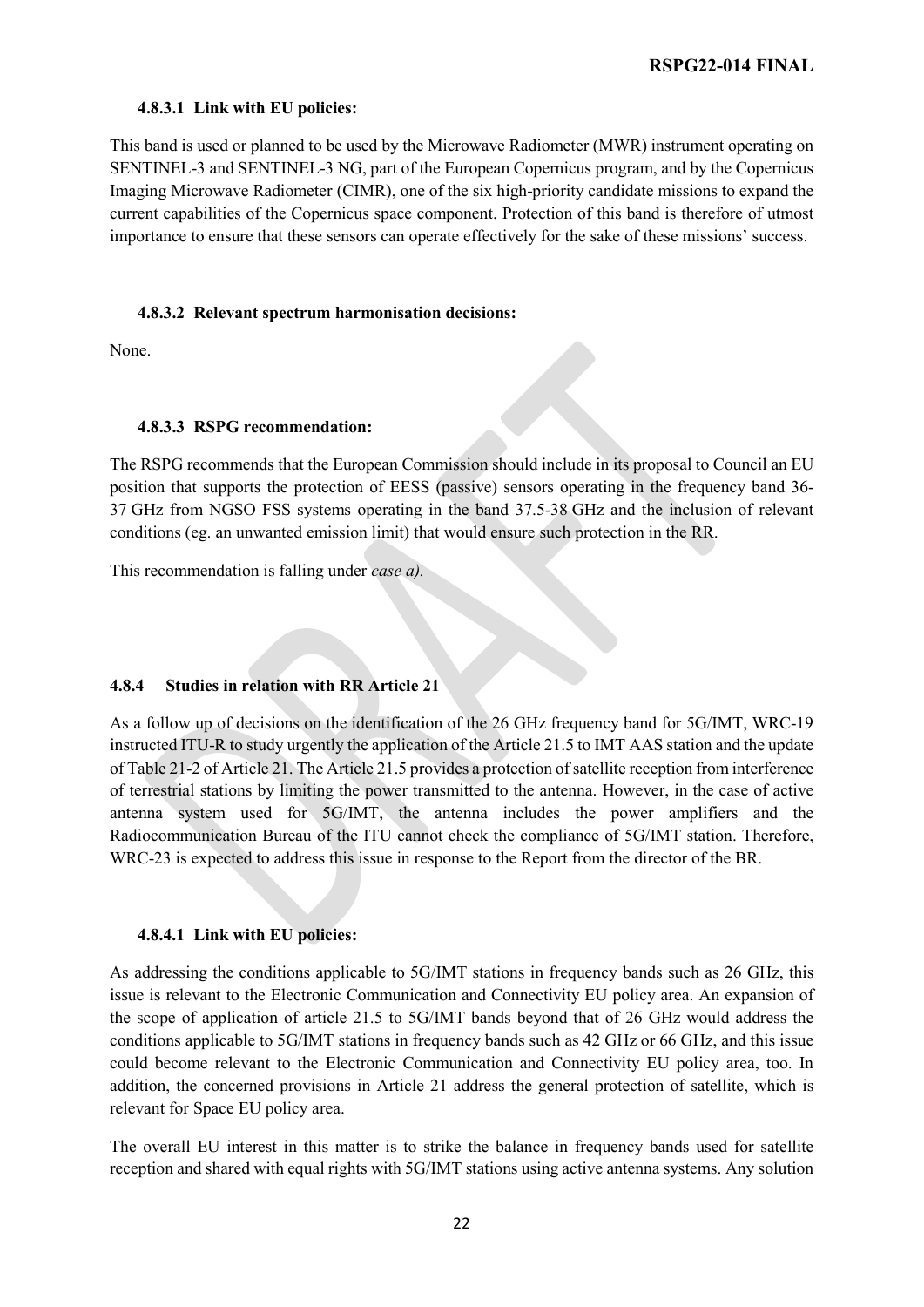should ensure that it does not impact the protection of satellite reception but too constraining restriction may impair the development of 5G/IMT.

#### **4.8.4.2 Relevant spectrum harmonisation decisions:**

Commission implementing decision  $2019/784$  (26 GHz)<sup>[51](#page-22-0)</sup>

Noting the EC mandate to CEPT on the 42 GHz under Decision No 676/2002/EC, future spectrum harmonisation decision is expected which will cover the frequency band 42.5-43.5 GHz considered under this issue.

#### **4.8.4.3 RSPG Recommendation:**

Note: The RSPG notes the current development regarding the above described topic and invites further input by the stakeholders.

#### **4.9 Other Agenda Items**

For other specific WRC-23 Agenda Items the current information is not sufficient enough to assess the impact on EU policy. Therefore, they are subject to further review.

Regarding Agenda Item 10, the RSPG is monitoring the development closely and may provide a view in the final Opinion.

**Annex: Agenda of the WRC-23 (Resolution 1399 (C-20))**

<span id="page-22-0"></span> $\overline{a}$ <sup>51</sup> <https://eur-lex.europa.eu/legal-content/EN/TXT/?uri=CELEX%3A02019D0784-20200430>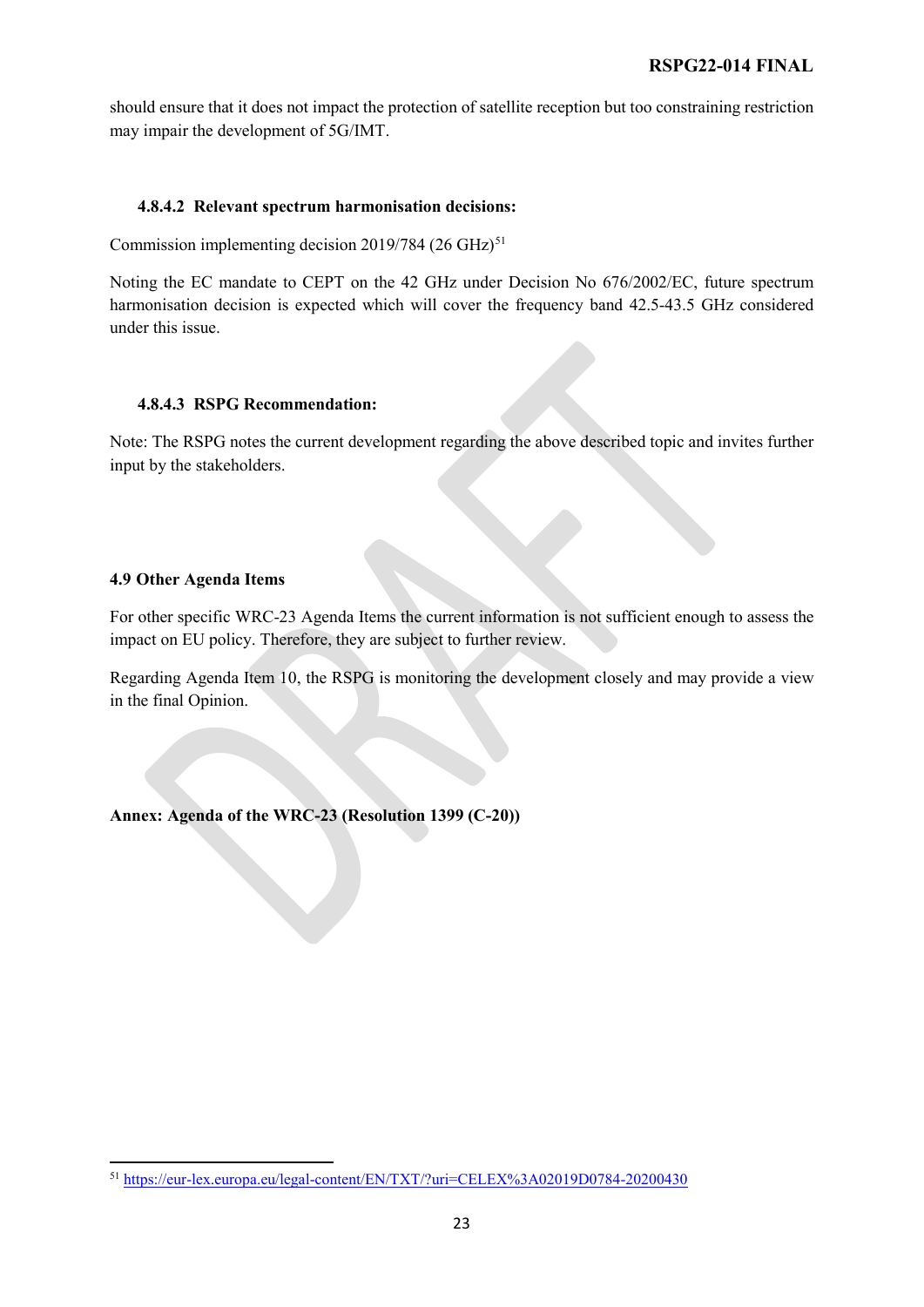## RESOLUTION 1399

### (adopted by correspondence)

## **Agenda of the World Radiocommunication Conference (WRC-23)**

The ITU Council,

*noting*

that Resolution 811 of the World Radiocommunication Conference (Sharm el Sheikh, 2019):

*a)* resolved to recommend to the Council that a world radiocommunication conference be held in 2023 for a maximum period of four weeks;

*b)* recommended its agenda, and invited the Council to finalize the agenda and arrange for the convening of WRC-23 and to initiate as soon as possible the necessary consultation with Member States,

*resolves*

to convene a World Radiocommunication Conference (WRC-23) in 2023, preceded by the Radiocommunication Assembly, with the following agenda:

1 on the basis of proposals from administrations, taking account of the results of WRC-19 and the Report of the Conference Preparatory Meeting, and with due regard to the requirements of existing and future services in the frequency bands under consideration, to consider and take appropriate action in respect of the following items:

1.1 to consider, based on the results of the ITU-R studies, possible measures to address, in the frequency band 4 800-4 990 MHz, protection of stations of the aeronautical and maritime mobile services located in international airspace and waters from other stations located within national territories, and to review the pfd criteria in No. **5.441B** in accordance with Resolution **223 (Rev.WRC-19)**;

1.2 to consider identification of the frequency bands 3 300-3 400 MHz, 3 600-3 800 MHz, 6 425- 7 025 MHz, 7 025-7 125 MHz and 10.0-10.5 GHz for International Mobile Telecommunications (IMT), including possible additional allocations to the mobile service on a primary basis, in accordance with Resolution **245 (WRC-19)**;

1.3 to consider primary allocation of the band 3 600-3 800 MHz to mobile service within Region 1 and take appropriate regulatory actions, in accordance with Resolution **246 (WRC-19)**;

1.4 to consider, in accordance with Resolution **247 (WRC-19)**, the use of high-altitude platform stations as IMT base stations (HIBS) in the mobile service in certain frequency bands below 2.7 GHz already identified for IMT, on a global or regional level;

1.5 to review the spectrum use and spectrum needs of existing services in the frequency band 470-960 MHz in Region 1 and consider possible regulatory actions in the frequency band 470-694 MHz in Region 1 on the basis of the review in accordance with Resolution **235 (WRC-15)**;

1.6 to consider, in accordance with Resolution **772 (WRC-19)**, regulatory provisions to facilitate radiocommunications for sub-orbital vehicles;

1.7 to consider a new aeronautical mobile-satellite (R) service (AMS(R)S) allocation in accordance with Resolution **428 (WRC-19)** for both the Earth-to-space and space-to-Earth directions of aeronautical VHF communications in all or part of the frequency band 117.975-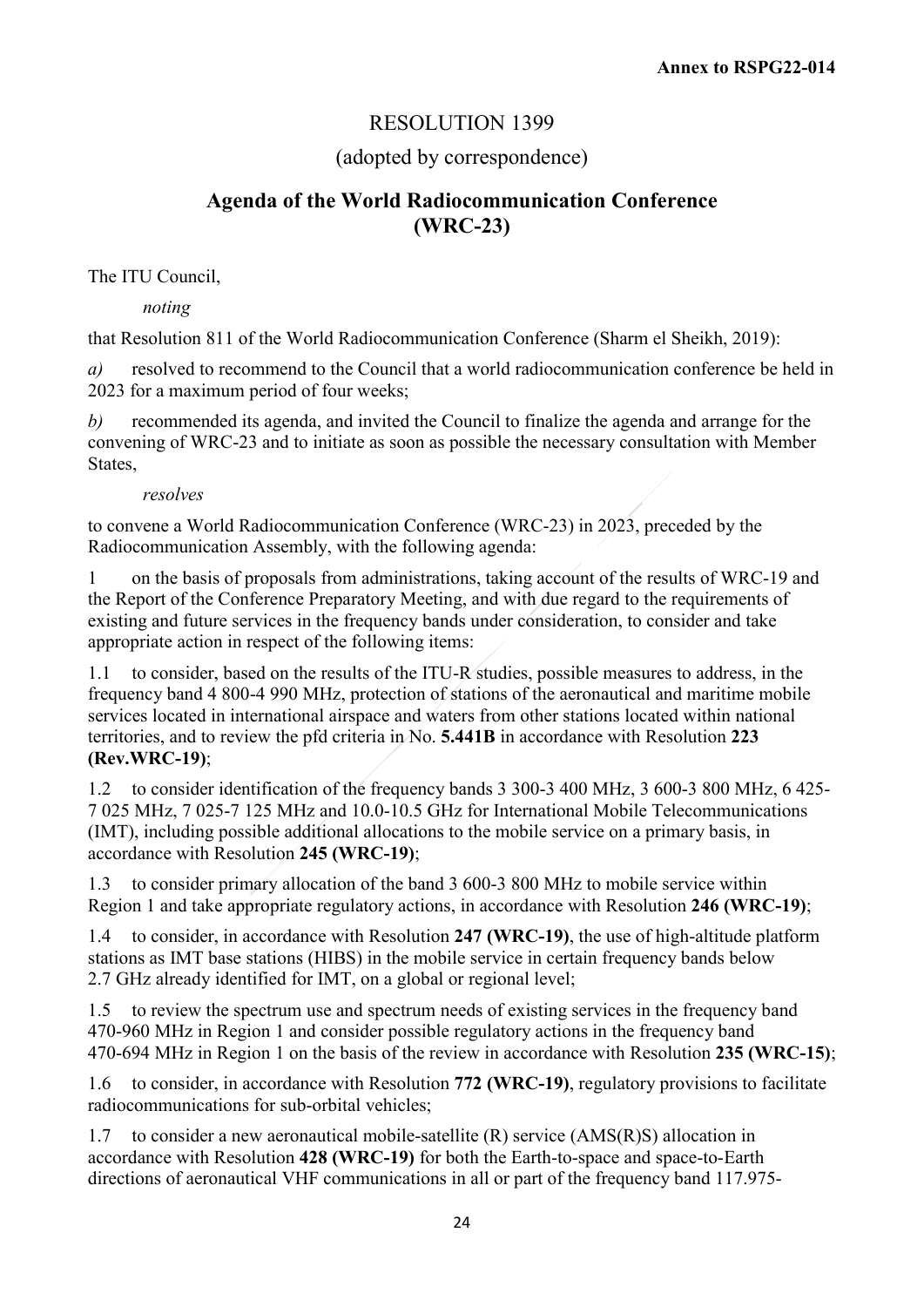137 MHz, while preventing any undue constraints on existing VHF systems operating in the AM(R)S, the ARNS, and in adjacent frequency bands;

1.8 to consider, on the basis of ITU-R studies in accordance with Resolution **171 (WRC-19)**, appropriate regulatory actions, with a view to reviewing and, if necessary, revising Resolution **155 (Rev.WRC-19)** and No. **5.484B** to accommodate the use of fixed-satellite service (FSS) networks by control and non-payload communications of unmanned aircraft systems;

1.9 to review Appendix **27** of the Radio Regulations and consider appropriate regulatory actions and updates based on ITU-R studies, in order to accommodate digital technologies for commercial aviation safety-of-life applications in existing HF bands allocated to the aeronautical mobile (route) service and ensure coexistence of current HF systems alongside modernized HF systems, in accordance with Resolution **429 (WRC-19)**;

1.10 to conduct studies on spectrum needs, coexistence with radiocommunication services and regulatory measures for possible new allocations for the aeronautical mobile service for the use of non-safety aeronautical mobile applications, in accordance with Resolution **430 (WRC-19)**;

1.11 to consider possible regulatory actions to support the modernization of the Global Maritime Distress and Safety System and the implementation of e-navigation, in accordance with Resolution **361 (Rev.WRC-19)**;

1.12 to conduct, and complete in time for WRC-23, studies for a possible new secondary allocation to the Earth exploration-satellite (active) service for spaceborne radar sounders within the range of frequencies around 45 MHz, taking into account the protection of incumbent services, including in adjacent bands, in accordance with Resolution **656 (Rev.WRC-19)**;

1.13 to consider a possible upgrade of the allocation of the frequency band 14.8-15.35 GHz to the space research service, in accordance with Resolution **661 (WRC-19)**;

1.14 to review and consider possible adjustments of the existing or possible new primary frequency allocations to EESS (passive) in the frequency range 231.5-252 GHz, to ensure alignment with more up-to-date remote-sensing observation requirements, in accordance with Resolution **662 (WRC-19)**;

1.15 to harmonize the use of the frequency band 12.75-13.25 GHz (Earth-to-space) by earth stations on aircraft and vessels communicating with geostationary space stations in the fixedsatellite service globally, in accordance with Resolution **172 (WRC-19)**;

1.16 to study and develop technical, operational and regulatory measures, as appropriate, to facilitate the use of the frequency bands 17.7-18.6 GHz and 18.8-19.3 GHz and 19.7-20.2 GHz (space-to-Earth) and 27.5-29.1 GHz and 29.5-30 GHz (Earth-to-space) by non-GSO FSS earth stations in motion, while ensuring due protection of existing services in those frequency bands, in accordance with Resolution **173 (WRC-19)**;

1.17 to determine and carry out, on the basis of the ITU-R studies in accordance with Resolution **773 (WRC-19)**, the appropriate regulatory actions for the provision of inter-satellite links in specific frequency bands, or portions thereof, by adding an inter-satellite service allocation where appropriate;

1.18 to consider studies relating to spectrum needs and potential new allocations to the mobilesatellite service for future development of narrowband mobile-satellite systems, in accordance with Resolution **248 (WRC-19)**;

1.19 to consider a new primary allocation to the fixed-satellite service in the space-to-Earth direction in the frequency band 17.3-17.7 GHz in Region 2, while protecting existing primary services in the band, in accordance with Resolution **174 (WRC-19)**;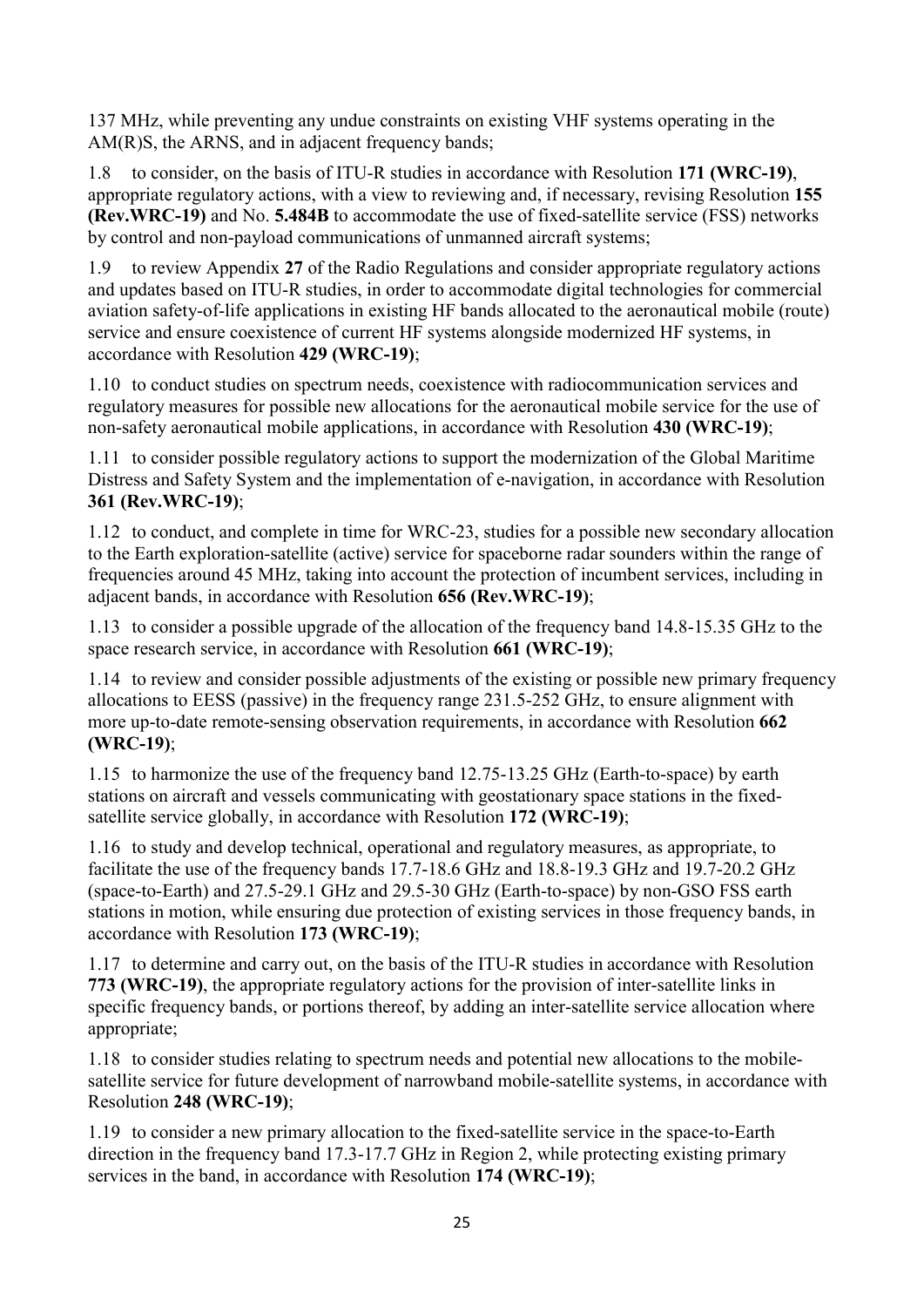2 to examine the revised ITU-R Recommendations incorporated by reference in the Radio Regulations communicated by the Radiocommunication Assembly, in accordance with *further resolves* of Resolution **27 (Rev.WRC-19)**, and to decide whether or not to update the corresponding references in the Radio Regulations, in accordance with the principles contained in *resolves* of that Resolution;

3 to consider such consequential changes and amendments to the Radio Regulations as may be necessitated by the decisions of the conference;

4 in accordance with Resolution **95 (Rev.WRC-19)**, to review the Resolutions and Recommendations of previous conferences with a view to their possible revision, replacement or abrogation;

5 to review, and take appropriate action on, the Report from the Radiocommunication Assembly submitted in accordance with Nos. 135 and 136 of the Convention;

6 to identify those items requiring urgent action by the radiocommunication study groups in preparation for the next world radiocommunication conference;

7 to consider possible changes, in response to Resolution 86 (Rev. Marrakesh, 2002) of the Plenipotentiary Conference, on advance publication, coordination, notification and recording procedures for frequency assignments pertaining to satellite networks, in accordance with Resolution **86 (Rev.WRC-07)**, in order to facilitate the rational, efficient and economical use of radio frequencies and any associated orbits, including the geostationary-satellite orbit;

8 to consider and take appropriate action on requests from administrations to delete their country footnotes or to have their country name deleted from footnotes, if no longer required, taking into account Resolution **26 (Rev.WRC-19)**;

9 to consider and approve the Report of the Director of the Radiocommunication Bureau, in accordance with Article 7 of the Convention;

9.1 on the activities of the Radiocommunication Sector since WRC-19:

- In accordance with Resolution **657 (Rev.WRC-19)**, review the results of studies relating to the technical and operational characteristics, spectrum requirements and appropriate radio service designations for space weather sensors with a view to describing appropriate recognition and protection in the Radio Regulations without placing additional constraints on incumbent services;
- Review of the amateur service and the amateur-satellite service allocations in the frequency band 1 240-1 300 MHz to determine if additional measures are required to ensure protection of the radionavigation-satellite (space-to-Earth) service operating in the same band in accordance with Resolution **774 (WRC-19)**;
- Study the use of International Mobile Telecommunication system for fixed wireless broadband in the frequency bands allocated to the fixed services on primary basis, in accordance with Resolution **175 (WRC-19)**;

9.2 on any difficulties or inconsistencies encountered in the application of the Radio Regulations; and[1](#page-25-0)

9.3 on action in response to Resolution **80 (Rev.WRC-07)**;

<span id="page-25-0"></span> $\mathbf{1}$ <sup>1</sup> This agenda sub-item is strictly limited to the Report of the Director on any difficulties or inconsistencies encountered in the application of the Radio Regulations and the comments from administrations. Administrations are invited to inform the Director of the Radiocommunication Bureau of any difficulties or inconsistencies encountered in the Radio Regulations.